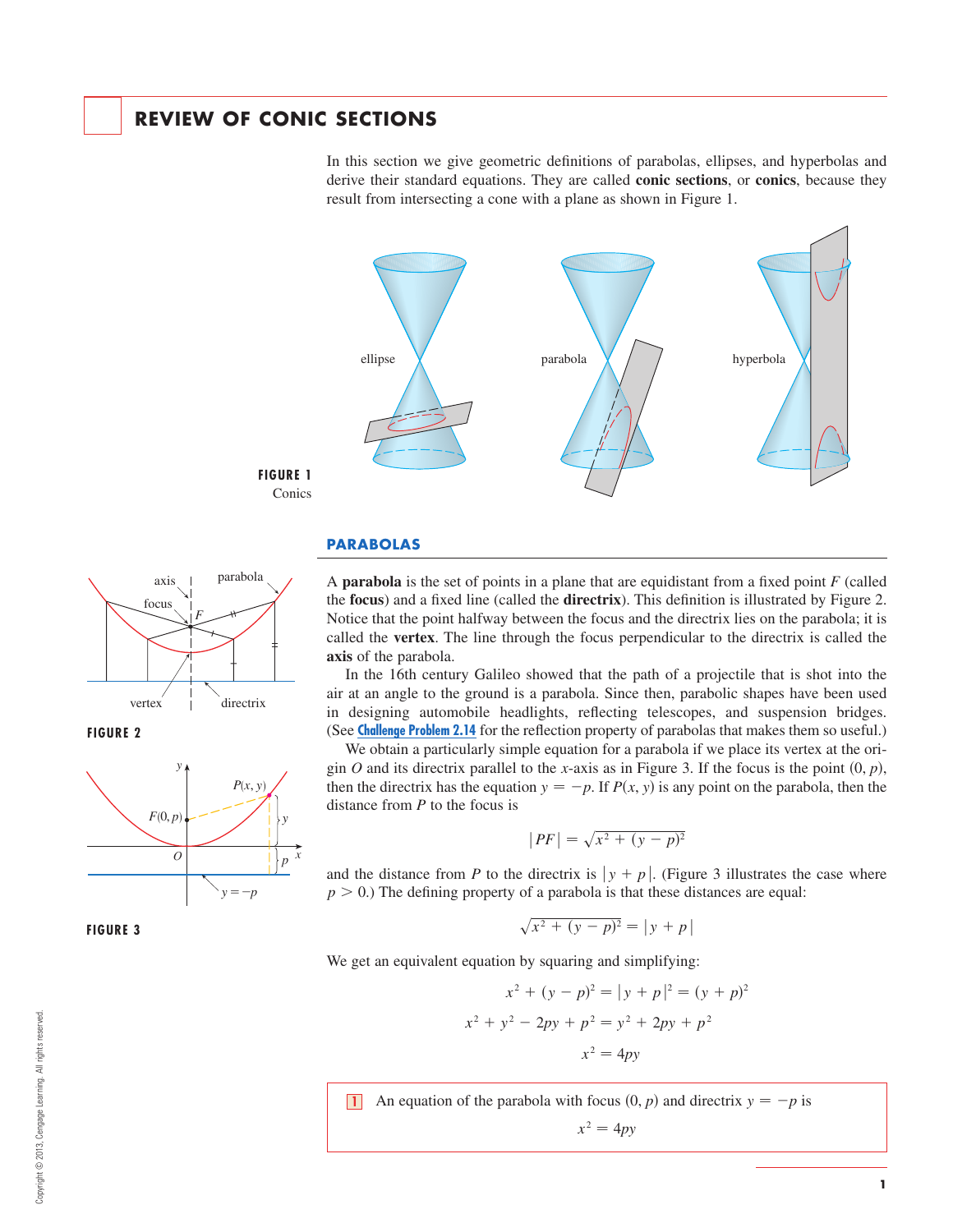

(a)  $x^2 = 4py$ ,  $p > 0$ 

**FIGURE 4**



**FIGURE 5**



**FIGURE 6**

**FIGURE 7**



If we write  $a = 1/(4p)$ , then the standard equation of a parabola (1) becomes  $y = ax^2$ . It opens upward if  $p > 0$  and downward if  $p < 0$  [see Figure 4, parts (a) and (b)]. The graph is symmetric with respect to the y-axis because  $(1)$  is unchanged when x is replaced by  $-x$ .



If we interchange  $x$  and  $y$  in (1), we obtain



which is an equation of the parabola with focus  $(p, 0)$  and directrix  $x = -p$ . (Interchanging x and y amounts to reflecting about the diagonal line  $y = x$ .) The parabola opens to the right if  $p > 0$  and to the left if  $p < 0$  [see Figure 4, parts (c) and (d)]. In both cases the graph is symmetric with respect to the  $x$ -axis, which is the axis of the parabola.

**EXAMPLE 1** Find the focus and directrix of the parabola  $y^2 + 10x = 0$  and sketch the graph.

**SOLUTION** If we write the equation as  $y^2 = -10x$  and compare it with Equation 2, we see that  $4p = -10$ , so  $p = -\frac{5}{2}$ . Thus the focus is  $(p, 0) = \left(-\frac{5}{2}, 0\right)$  and the directrix is  $x = \frac{5}{2}$ . The sketch is shown in Figure 5.

**I** 

### **ELLIPSES**

An **ellipse** is the set of points in a plane the sum of whose distances from two fixed points  $F_1$  and  $F_2$  is a constant (see Figure 6). These two fixed points are called the **foci** (plural of **focus**). One of Kepler's laws is that the orbits of the planets in the solar system are ellipses with the Sun at one focus.

In order to obtain the simplest equation for an ellipse, we place the foci on the  $x$ -axis at the points  $(-c, 0)$  and  $(c, 0)$  as in Figure 7 so that the origin is halfway between the foci. Let the sum of the distances from a point on the ellipse to the foci be  $2a > 0$ . Then  $P(x, y)$ is a point on the ellipse when

 $|PF_1| + |PF_2| = 2a$ 

that is,

or

$$
\sqrt{(x + c)^2 + y^2} + \sqrt{(x - c)^2 + y^2} = 2a
$$
  

$$
\sqrt{(x - c)^2 + y^2} = 2a - \sqrt{(x + c)^2 + y^2}
$$

Squaring both sides, we have

which simplifies to  $a\sqrt{(x + c)^2 + y^2} = a^2 + cx$  $x^2 - 2cx + c^2 + y^2 = 4a^2 - 4a\sqrt{(x + c)^2 + y^2} + x^2 + 2cx + c^2 + y^2$ 

We square again:

which becomes 
$$
(a^2 - c^2)
$$

$$
a2(x2 + 2cx + c2 + y2) = a4 + 2a2cx + c2x2
$$

$$
(a2 - c2)x2 + a2y2 = a2(a2 - c2)
$$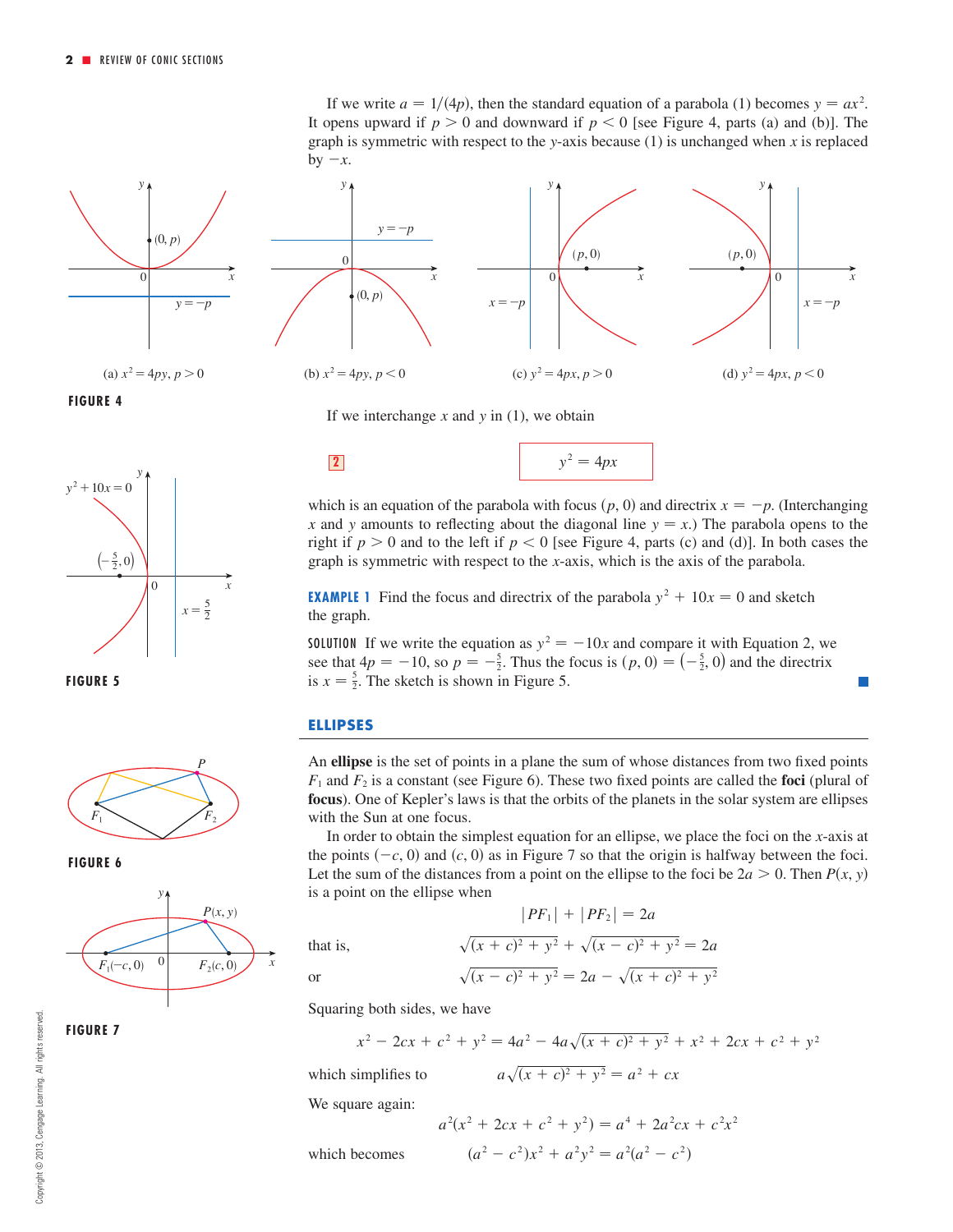From triangle  $F_1F_2P$  in Figure 7 we see that  $2c < 2a$ , so  $c < a$  and, therefore,  $a^2 - c^2 > 0$ . For convenience, let  $b^2 = a^2 - c^2$ . Then the equation of the ellipse becomes  $b^2x^2 + a^2y^2 = a^2b^2$  or, if both sides are divided by  $a^2b^2$ ,

$$
\frac{x^2}{a^2} + \frac{y^2}{b^2} = 1
$$

Since  $b^2 = a^2 - c^2 < a^2$ , it follows that  $b < a$ . The *x*-intercepts are found by setting  $x = y = 0$ . Then  $x^2/a^2 = 1$ , or  $x^2 = a^2$ , so  $x = \pm a$ . The corresponding points  $(a, 0)$  and  $(-a, 0)$  are called the **vertices** of the ellipse and the line segment joining the vertices is called the **major axis**. To find the y-intercepts we set  $x = 0$  and obtain  $y^2 = b^2$ , so  $y = \pm b$ . Equation 3 is unchanged if x is replaced by  $-x$  or y is replaced by  $-y$ , so the ellipse is symmetric about both axes. Notice that if the foci coincide, then  $c = 0$ , so  $a = b$ and the ellipse becomes a circle with radius  $r = a = b$ .

We summarize this discussion as follows (see also Figure 8).

**4** The ellipse  
\n
$$
\frac{x^2}{a^2} + \frac{y^2}{b^2} = 1 \qquad a \ge b > 0
$$
\nhas foci ( $\pm c$ , 0), where  $c^2 = a^2 - b^2$ , and vertices ( $\pm a$ , 0).

If the foci of an ellipse are located on the y-axis at  $(0, \pm c)$ , then we can find its equation by interchanging  $x$  and  $y$  in (4). (See Figure 9.)

**5** The ellipse

$$
\frac{x^2}{b^2} + \frac{y^2}{a^2} = 1 \qquad a \ge b > 0
$$

has foci  $(0, \pm c)$ , where  $c^2 = a^2 - b^2$ , and vertices  $(0, \pm a)$ .

**EXAMPLE 2** Sketch the graph of  $9x^2 + 16y^2 = 144$  and locate the foci.

SOLUTION Divide both sides of the equation by 144:

$$
\frac{x^2}{16} + \frac{y^2}{9} = 1
$$

The equation is now in the standard form for an ellipse, so we have  $a^2 = 16$ ,  $b^2 = 9$ ,  $a = 4$ , and  $b = 3$ . The *x*-intercepts are  $\pm 4$  and the *y*-intercepts are  $\pm 3$ . Also,  $c^2 = a^2 - b^2 = 7$ , so  $c = \sqrt{7}$  and the foci are  $(\pm \sqrt{7}, 0)$ . The graph is sketched in Figure 10.

**EXAMPLE 3** Find an equation of the ellipse with foci  $(0, \pm 2)$  and vertices  $(0, \pm 3)$ .

**SOLUTION** Using the notation of (5), we have  $c = 2$  and  $a = 3$ . Then we obtain  $b<sup>2</sup> = a<sup>2</sup> - c<sup>2</sup> = 9 - 4 = 5$ , so an equation of the ellipse is

$$
\frac{x^2}{5} + \frac{y^2}{9} = 1
$$

Another way of writing the equation is  $9x^2 + 5y^2 = 45$ .

Like parabolas, ellipses have an interesting reflection property that has practical consequences. If a source of light or sound is placed at one focus of a surface with elliptical cross-sections, then all the light or sound is reflected off the surface to the other focus (see









**FIGURE 10**  $9x^2+16y^2=144$ 

 $x^2$  $b^2$   $+\frac{y^2}{a^2} = 1, a \ge b$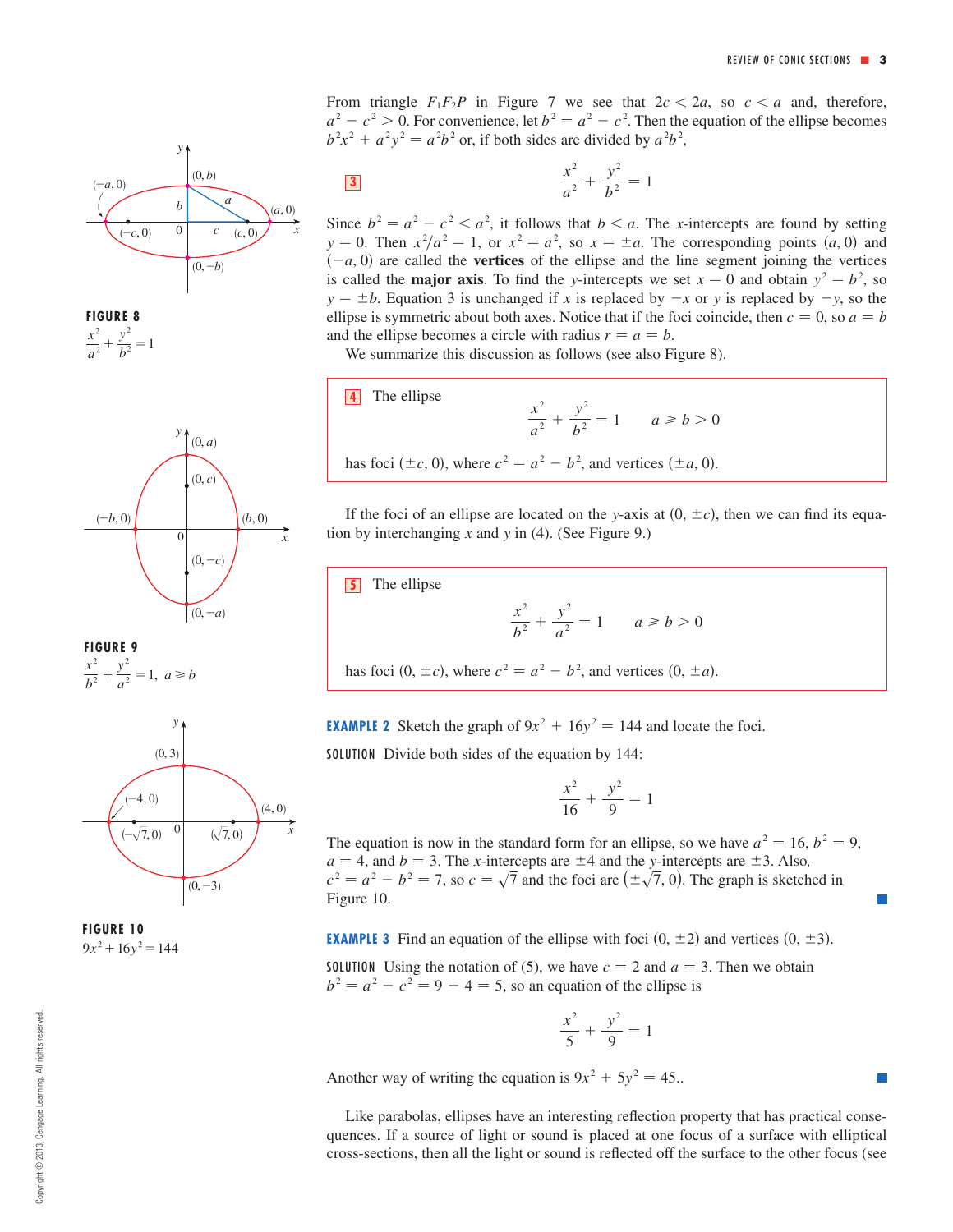Exercise 59). This principle is used in *lithotripsy*, a treatment for kidney stones. A reflector with elliptical cross-section is placed in such a way that the kidney stone is at one focus. High-intensity sound waves generated at the other focus are reflected to the stone and destroy it without damaging surrounding tissue. The patient is spared the trauma of surgery and recovers within a few days.

#### **HYPERBOLAS**

A **hyperbola** is the set of all points in a plane the difference of whose distances from two fixed points  $F_1$  and  $F_2$  (the foci) is a constant. This definition is illustrated in Figure 11.

Hyperbolas occur frequently as graphs of equations in chemistry, physics, biology, and economics (Boyle's Law, Ohm's Law, supply and demand curves). A particularly significant application of hyperbolas is found in the navigation systems developed in World Wars I and II (see Exercise 51).

Notice that the definition of a hyperbola is similar to that of an ellipse; the only change is that the sum of distances has become a difference of distances. In fact, the derivation of the equation of a hyperbola is also similar to the one given earlier for an ellipse. It is left as Exercise 52 to show that when the foci are on the x-axis at  $(\pm c, 0)$  and the difference of distances is  $|PF_1| - |PF_2| = \pm 2a$ , then the equation of the hyperbola is

6 
$$
\frac{x^2}{a^2} - \frac{y^2}{b^2} = 1
$$

where  $c^2 = a^2 + b^2$ . Notice that the *x*-intercepts are again  $\pm a$  and the points  $(a, 0)$  and  $(-a, 0)$  are the **vertices** of the hyperbola. But if we put  $x = 0$  in Equation 6 we get  $y^2 = -b^2$ , which is impossible, so there is no y-intercept. The hyperbola is symmetric with respect to both axes.

To analyze the hyperbola further, we look at Equation 6 and obtain

$$
\frac{x^2}{a^2} = 1 + \frac{y^2}{b^2} \ge 1
$$

This shows that  $x^2 \ge a^2$ , so  $|x| = \sqrt{x^2} \ge a$ . Therefore, we have  $x \ge a$  or  $x \le -a$ . This means that the hyperbola consists of two parts, called its *branches.*

When we draw a hyperbola it is useful to first draw its **asymptotes**, which are the dashed lines  $y = (b/a)x$  and  $y = -(b/a)x$  shown in Figure 12. Both branches of the hyperbola approach the asymptotes; that is, they come arbitrarily close to the asymptotes.

**7** The hyperbola

$$
\frac{x^2}{a^2} - \frac{y^2}{b^2} = 1
$$

has foci ( $\pm c$ , 0), where  $c^2 = a^2 + b^2$ , vertices ( $\pm a$ , 0), and asymptotes  $y = \pm (b/a)x$ .

If the foci of a hyperbola are on the y-axis, then by reversing the roles of  $x$  and  $y$  we obtain the following information, which is illustrated in Figure 13.

The hyperbola **8**

$$
\frac{y^2}{a^2} - \frac{x^2}{b^2} = 1
$$

has foci  $(0, \pm c)$ , where  $c^2 = a^2 + b^2$ , vertices  $(0, \pm a)$ , and asymptotes  $y = \pm (a/b)x$ .



**FIGURE 11** *P* is on the hyperbola when  $|PF_1|-|PF_2|=\pm 2a$ 



**FIGURE 12**  $rac{x^2}{a^2} - \frac{y^2}{b^2} = 1$ 

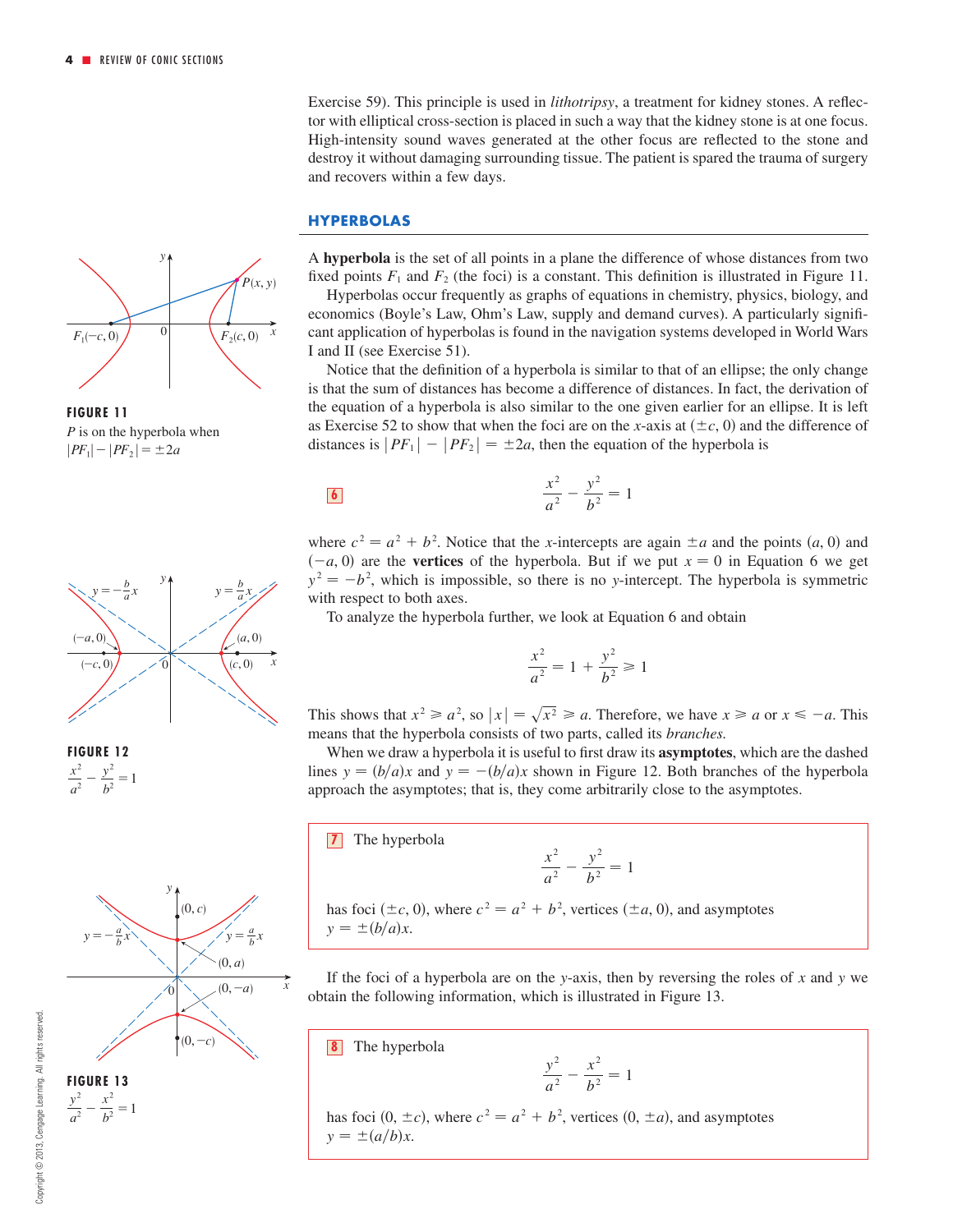

**FIGURE 14**  $9x^2-16y^2=144$ 

**EXAMPLE 4** Find the foci and asymptotes of the hyperbola  $9x^2 - 16y^2 = 144$  and sketch its graph.

SOLUTION If we divide both sides of the equation by 144, it becomes

$$
\frac{x^2}{16} - \frac{y^2}{9} = 1
$$

which is of the form given in (7) with  $a = 4$  and  $b = 3$ . Since  $c^2 = 16 + 9 = 25$ , the foci are  $(\pm 5, 0)$ . The asymptotes are the lines  $y = \frac{3}{4}x$  and  $y = -\frac{3}{4}x$ . The graph is shown in Figure 14.

**EXAMPLE 5** Find the foci and equation of the hyperbola with vertices  $(0, \pm 1)$  and asymptote  $y = 2x$ .

**SOLUTION** From (8) and the given information, we see that  $a = 1$  and  $a/b = 2$ . Thus,  $b = a/2 = \frac{1}{2}$  and  $c^2 = a^2 + b^2 = \frac{5}{4}$ . The foci are  $(0, \pm \sqrt{5}/2)$  and the equation of the hyperbola is

$$
y^2 - 4x^2 = 1
$$

#### **SHIFTED CONICS**

We shift conics by taking the standard equations  $(1)$ ,  $(2)$ ,  $(4)$ ,  $(5)$ ,  $(7)$ , and  $(8)$  and replac- $\int x \text{ and } y \text{ by } x - h \text{ and } y - k.$ 

**EXAMPLE 6** Find an equation of the ellipse with foci  $(2, -2)$ ,  $(4, -2)$  and vertices  $(1, -2), (5, -2).$ 

SOLUTION The major axis is the line segment that joins the vertices  $(1, -2)$ ,  $(5, -2)$ and has length 4, so  $a = 2$ . The distance between the foci is 2, so  $c = 1$ . Thus,  $b^2 = a^2 - c^2 = 3$ . Since the center of the ellipse is  $(3, -2)$ , we replace x and y in (4) by  $x - 3$  and  $y + 2$  to obtain

$$
\frac{(x-3)^2}{4} + \frac{(y+2)^2}{3} = 1
$$

as the equation of the ellipse.

**EXAMPLE 7** Sketch the conic

$$
9x^2 - 4y^2 - 72x + 8y + 176 = 0
$$

and find its foci.

SOLUTION We complete the squares as follows:

$$
4(y^{2} - 2y) - 9(x^{2} - 8x) = 176
$$
  

$$
4(y^{2} - 2y + 1) - 9(x^{2} - 8x + 16) = 176 + 4 - 144
$$
  

$$
4(y - 1)^{2} - 9(x - 4)^{2} = 36
$$
  

$$
\frac{(y - 1)^{2}}{9} - \frac{(x - 4)^{2}}{4} = 1
$$

This is in the form (8) except that x and y are replaced by  $x - 4$  and  $y - 1$ . Thus,  $a^2 = 9$ ,  $b^2 = 4$ , and  $c^2 = 13$ . The hyperbola is shifted four units to the right and one unit upward. The foci are  $(4, 1 + \sqrt{13})$  and  $(4, 1 - \sqrt{13})$  and the vertices are  $(4, 4)$ and (4, -2). The asymptotes are  $y - 1 = \pm \frac{3}{2}(x - 4)$ . The hyperbola is sketched in Figure 15.



y

 $9x^2-4y^2-72x+8y+176=0$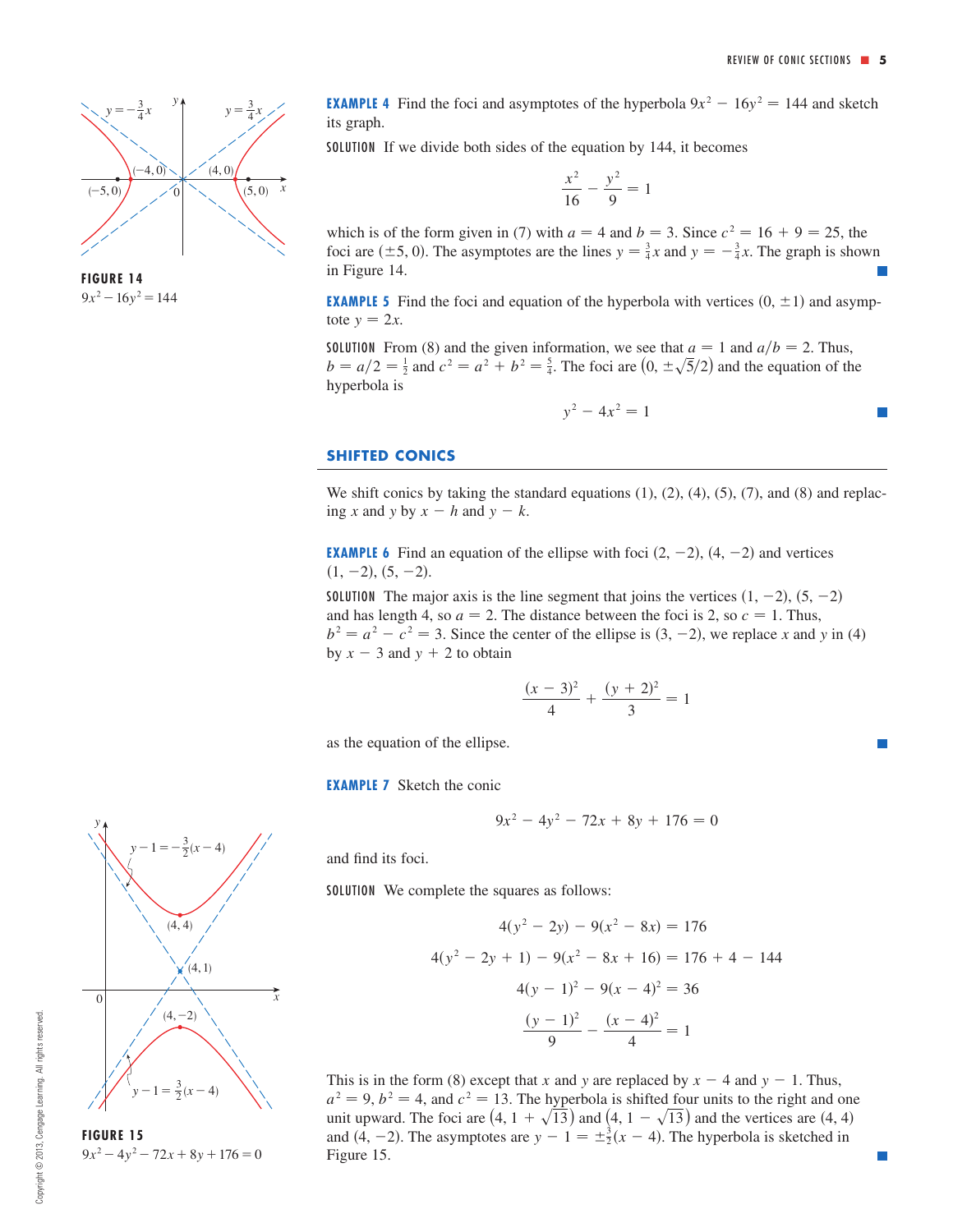# **EXERCISES**

**A Click** here for answers. **S Click** here for solutions.

**1–8** ■ Find the vertex, focus, and directrix of the parabola and sketch its graph.

1.  $x = 2y^2$ **3.**  $4x^2 = -y$ **5.**  $(x + 2)^2 = 8(y - 3)$ <br>**6.**  $x - 1 = (y + 5)^2$ **7.**  $y^2 + 2y + 12x + 25 = 0$ **8.**  $y + 12x - 2x^2 = 16$  $x - 1 = (y + 5)$ 4.  $y^2 = 12x$  $x = 2y^2$  **2.**  $4y + x^2 = 0$ 

**9–10 Find an equation of the parabola. Then find the focus and** directrix.

■■■■■■■■■■■■■



■■■■■■■■■■■■■

**11–16** ■ Find the vertices and foci of the ellipse and sketch its graph.

**11.**  $\frac{x^2}{9} + \frac{y^2}{5} = 1$  **12. 13.**  $4x^2 + y^2 = 16$  **14. 15.**  $9x^2 - 18x + 4y^2 = 27$ **16.**  $x^2 + 2y^2 - 6x + 4y + 7 = 0$  $4x^2 + y^2 = 16$  **14.**  $4x^2 + 25y^2 = 25$ *x* 2  $\frac{x^2}{9} + \frac{y^2}{5} = 1$  **12.**  $\frac{x^2}{64} + \frac{y^2}{100} = 1$ 

**17–18** ■ Find an equation of the ellipse. Then find its foci.

■■■■■■■■■■■■■



■■■■■■■■■■■■■ **19–20** ■ Find the vertices, foci, and asymptotes of the hyperbola and sketch its graph.

**19.** 
$$
\frac{x^2}{144} - \frac{y^2}{25} = 1
$$
  
\n**20.** 
$$
\frac{y^2}{16} - \frac{x^2}{36} = 1
$$
  
\n**21.** 
$$
y^2 - x^2 = 4
$$
  
\n**22.** 
$$
9x^2 - 4y^2 = 36
$$

- **23.**  $2y^2 3x^2 4y + 12x +$
- **24.**  $16x^2 9y^2 + 64x 90y = 305$

■■■■■■■■■■■■■ **25–30** ■ Identify the type of conic section whose equation is given and find the vertices and foci.

**25.**  $x^2 = y + 1$  **26. 27.**  $x^2 = 4y - 2y^2$ **29.**  $y^2 + 2y = 4x^2 + 3$  **30.**  $y^2 + 2y = 4x^2 + 3$  **30.**  $4x^2 + 4x + y^2 = 0$ **28.**  $y^2 - 8y = 6x - 16$  $x^2 = y + 1$  26.  $x^2 = y^2 + 1$ 

**31–48** ■ Find an equation for the conic that satisfies the given conditions.

■■■■■■■■■■■■■

- **31.** Parabola, vertex  $(0, 0)$ , focus  $(0, -2)$
- **32.** Parabola, vertex  $(1, 0)$ , directrix  $x = -5$
- **33.** Parabola, focus  $(-4, 0)$ , directrix  $x = 2$
- **34.** Parabola, focus  $(3, 6)$ , vertex  $(3, 2)$
- **35.** Parabola, vertex  $(0, 0)$ , axis the *x*-axis, passing through  $(1, -4)$
- **36.** Parabola, vertical axis, passing through  $(-2, 3)$ ,  $(0, 3)$ , and  $(1, 9)$
- **37.** Ellipse, foci  $(\pm 2, 0)$ , vertices  $(\pm 5, 0)$
- **38.** Ellipse, foci  $(0, \pm 5)$ , vertices  $(0, \pm 13)$
- **39.** Ellipse, foci  $(0, 2)$ ,  $(0, 6)$  vertices  $(0, 0)$ ,  $(0, 8)$
- **40.** Ellipse, foci  $(0, -1)$ ,  $(8, -1)$ , vertex  $(9, -1)$
- **41.** Ellipse, center  $(2, 2)$ , focus  $(0, 2)$ , vertex  $(5, 2)$
- **42.** Ellipse, foci  $(\pm 2, 0)$ , passing through  $(2, 1)$
- **43.** Hyperbola, foci  $(0, \pm 3)$ , vertices  $(0, \pm 1)$
- **44.** Hyperbola, foci  $(\pm 6, 0)$ , vertices  $(\pm 4, 0)$
- **45.** Hyperbola, foci  $(1, 3)$  and  $(7, 3)$ , vertices  $(2, 3)$  and  $(6, 3)$
- **46.** Hyperbola, foci  $(2, -2)$  and  $(2, 8)$ , vertices  $(2, 0)$  and  $(2, 6)$
- **47.** Hyperbola, vertices  $(\pm 3, 0)$ , asymptotes  $y = \pm 2x$
- **48.** Hyperbola, foci  $(2, 2)$  and  $(6, 2)$ , asymptotes  $y = x - 2$  and  $y = 6 - x$

■■■■■■■■■■■■■

**49.** The point in a lunar orbit nearest the surface of the moon is called *perilune* and the point farthest from the surface is called *apolune*. The *Apollo 11* spacecraft was placed in an elliptical lunar orbit with perilune altitude 110 km and apolune altitude 314 km (above the moon). Find an equation of this ellipse if the radius of the moon is 1728 km and the center of the moon is at one focus.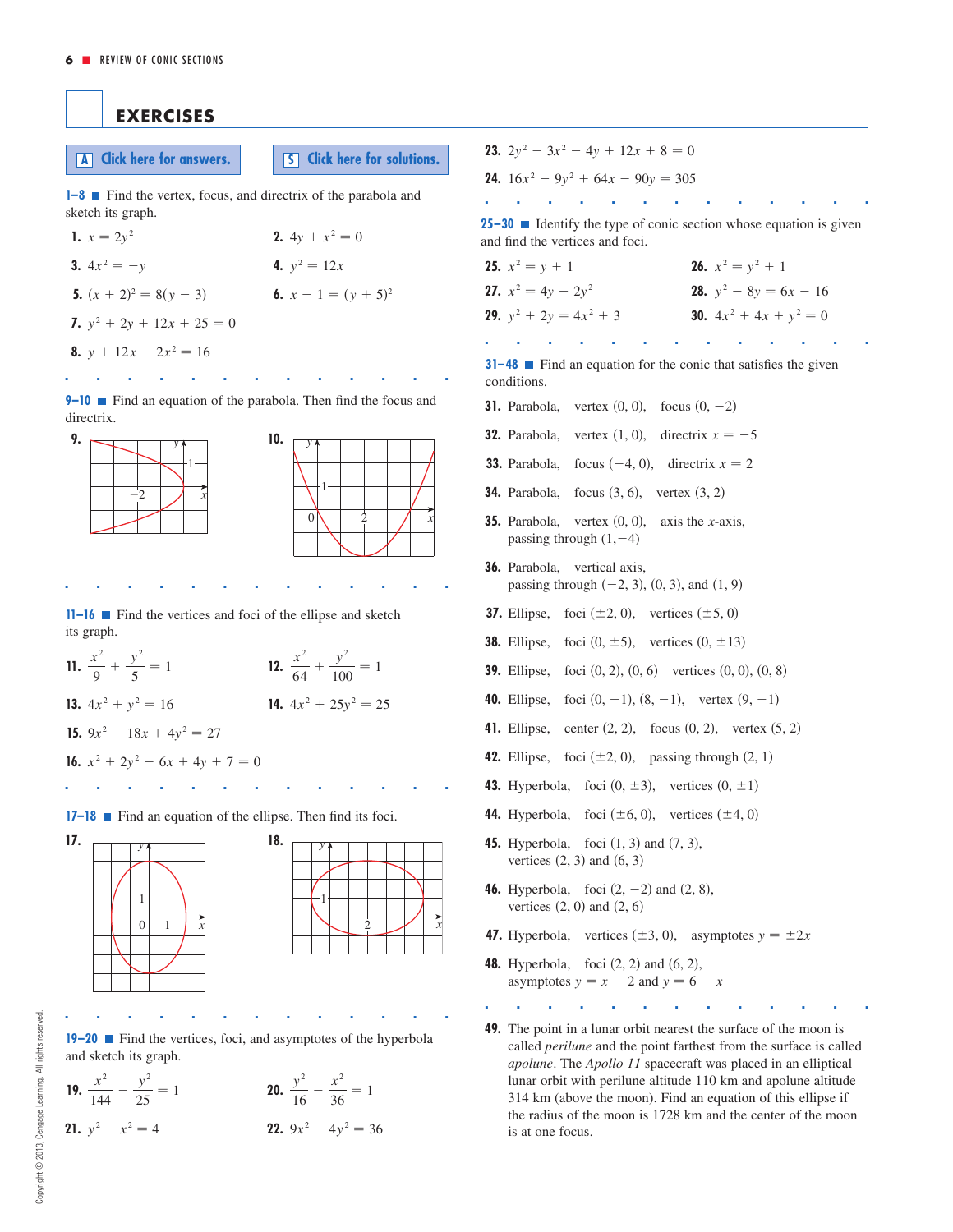- **50.** A cross-section of a parabolic reflector is shown in the figure. The bulb is located at the focus and the opening at the focus is 10 cm.
	- (a) Find an equation of the parabola.
	- (b) Find the diameter of the opening  $|CD|$ , 11 cm from the vertex.



- **51.** In the LORAN (LOng RAnge Navigation) radio navigation system, two radio stations located at  $A$  and  $B$  transmit simultaneous signals to a ship or an aircraft located at P. The onboard computer converts the time difference in receiving these signals into a distance difference  $|PA| - |PB|$ , and this, according to the definition of a hyperbola, locates the ship or aircraft on one branch of a hyperbola (see the figure). Suppose that station  $B$  is located 400 mi due east of station  $A$ on a coastline. A ship received the signal from *B* 1200 microseconds  $(\mu s)$  before it received the signal from  $A$ .
	- (a) Assuming that radio signals travel at a speed of 980 ft/ $\mu$ s,
	- find an equation of the hyperbola on which the ship lies. (b) If the ship is due north of  $B$ , how far off the coastline is the ship?



- **52.** Use the definition of a hyperbola to derive Equation 6 for a hyperbola with foci  $(\pm c, 0)$  and vertices  $(\pm a, 0)$ .
- **53.** Show that the function defined by the upper branch of the hyperbola  $y^2/a^2 - x^2/b^2 = 1$  is concave upward.
- **54.** Find an equation for the ellipse with foci  $(1, 1)$  and  $(-1, -1)$ and major axis of length 4.
- **55.** Determine the type of curve represented by the equation

$$
\frac{x^2}{k} + \frac{y^2}{k - 16} = 1
$$

in each of the following cases: (a)  $k > 16$ , (b)  $0 < k < 16$ , and (c)  $k < 0$ .

(d) Show that all the curves in parts (a) and (b) have the same foci, no matter what the value of  $k$  is.

- **56.** (a) Show that the equation of the tangent line to the parabola  $y^2 = 4px$  at the point  $(x_0, y_0)$  can be written as  $y_0y = 2p(x + x_0)$ .
	- (b) What is the  $x$ -intercept of this tangent line? Use this fact to draw the tangent line.
- **57.** Use Simpson's Rule with  $n = 10$  to estimate the length of the ellipse  $x^2 + 4y^2 = 4$ .
- **58.** The planet Pluto travels in an elliptical orbit around the Sun (at one focus). The length of the major axis is  $1.18 \times 10^{10}$  km and the length of the minor axis is  $1.14 \times 10^{10}$  km. Use Simpson's Rule with  $n = 10$  to estimate the distance traveled by the planet during one complete orbit around the Sun.
- **59.** Let  $P(x_1, y_1)$  be a point on the ellipse  $x^2/a^2 + y^2/b^2 = 1$  with foci  $F_1$  and  $F_2$  and let  $\alpha$  and  $\beta$  be the angles between the lines  $PF_1$ ,  $PF_2$  and the ellipse as in the figure. Prove that  $\alpha = \beta$ . This explains how whispering galleries and lithotripsy work. Sound coming from one focus is reflected and passes through the other focus. [*Hint:* Use the formula

$$
\tan \alpha = \frac{m_2 - m_1}{1 + m_2 m_1}
$$

to show that tan  $\alpha = \tan \beta$ . See **Challenge Problem 2.13**.]



**60.** Let  $P(x_1, y_1)$  be a point on the hyperbola  $x^2/a^2 - y^2/b^2 = 1$ with foci  $F_1$  and  $F_2$  and let  $\alpha$  and  $\beta$  be the angles between the lines  $PF_1$ ,  $PF_2$  and the hyperbola as shown in the figure. Prove that  $\alpha = \beta$ . (This is the reflection property of the hyperbola. It shows that light aimed at a focus  $F_2$  of a hyperbolic mirror is reflected toward the other focus  $F_1$ .)

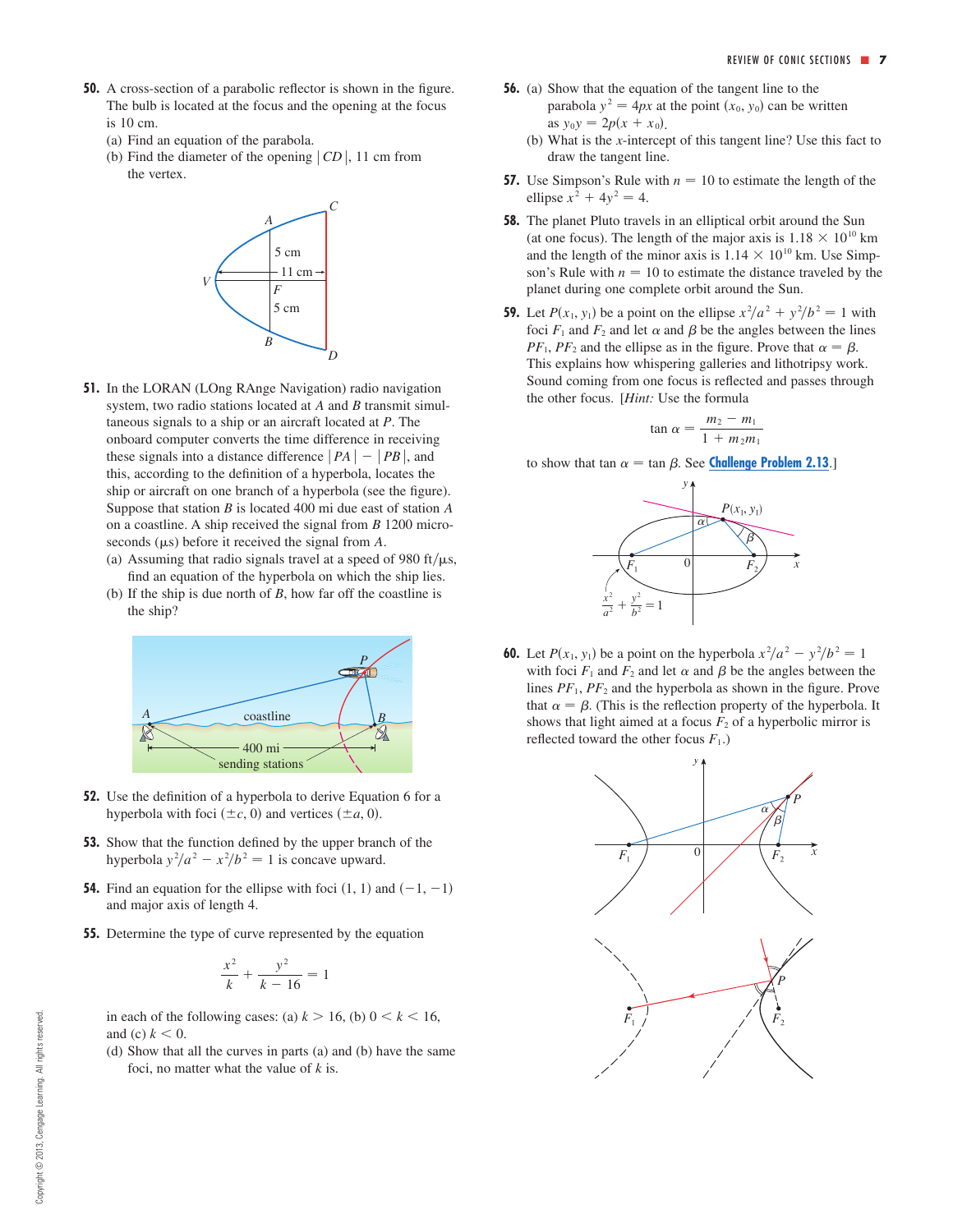<span id="page-7-0"></span>

| 13. $(0, \pm 4), (0, \pm 2\sqrt{3})$                                                        | 14. $(\pm \frac{5}{2}, 0), (\pm \frac{\sqrt{21}}{2}, 0)$                                          |
|---------------------------------------------------------------------------------------------|---------------------------------------------------------------------------------------------------|
| у,<br>4<br>$\overline{0}$<br>$\tilde{x}$<br>$\overline{c}$<br>$\overline{c}$                | 1<br>$\overline{0}$<br>$\tilde{x}$<br>$rac{5}{2}$<br>$\overline{\mathbf{5}}$<br>$\cdot$ 1         |
| 15. $(1, \pm 3), (1, \pm \sqrt{5})$                                                         | <b>16.</b> $(1, -1)$ and $(5, -1)$ ,<br>$(3 \pm \sqrt{2}, -1)$                                    |
| (1, 3)<br>$\overrightarrow{3}$ $\overrightarrow{x}$<br>$1\vert 0$<br>$(1,-3)$               | $\overrightarrow{x}$<br>$\overline{0}$                                                            |
| 17. $rac{x^2}{4} + \frac{y^2}{9} = 1$ , foci $(0, \pm \sqrt{5})$                            |                                                                                                   |
| 18. $\frac{(x-2)^2}{9} + \frac{(y-1)^2}{4} = 1$ , foci $(2 \pm \sqrt{5}, 1)$                |                                                                                                   |
| 19. $(\pm 12, 0), (\pm 13, 0),$<br>$y = \pm \frac{5}{12}x$                                  | <b>20.</b> (0, $\pm$ 4), (0, $\pm$ 2 $\sqrt{13}$ ),<br>$y = \pm \frac{2}{3}x$                     |
| $y = \frac{5}{12}x$ $y = \frac{5}{12}x$ $y = \frac{5}{12}x$                                 | $2\sqrt{13}$<br>$y = \frac{2}{3}x$<br>$\overline{4}$<br>$\overrightarrow{x}$<br>$2\sqrt{ }$<br>13 |
| <b>21.</b> (0, $\pm 2$ ), (0, $\pm 2\sqrt{2}$ ),<br>$y = \pm x$                             | <b>22.</b> ( $\pm 2$ , 0), ( $\pm \sqrt{13}$ , 0),<br>$y = \pm \frac{3}{2}x$                      |
| $\tilde{x}$                                                                                 | $y = \frac{3}{2}x$<br>$\sqrt{13}$<br>13<br>$\overline{2}$                                         |
| <b>23.</b> $(2 \pm \sqrt{6}, 1), (2 \pm \sqrt{15}, 1),$<br>$y - 1 = \pm(\sqrt{6}/2)(x - 2)$ | (2, 1)<br>$(2+\sqrt{15},1)$                                                                       |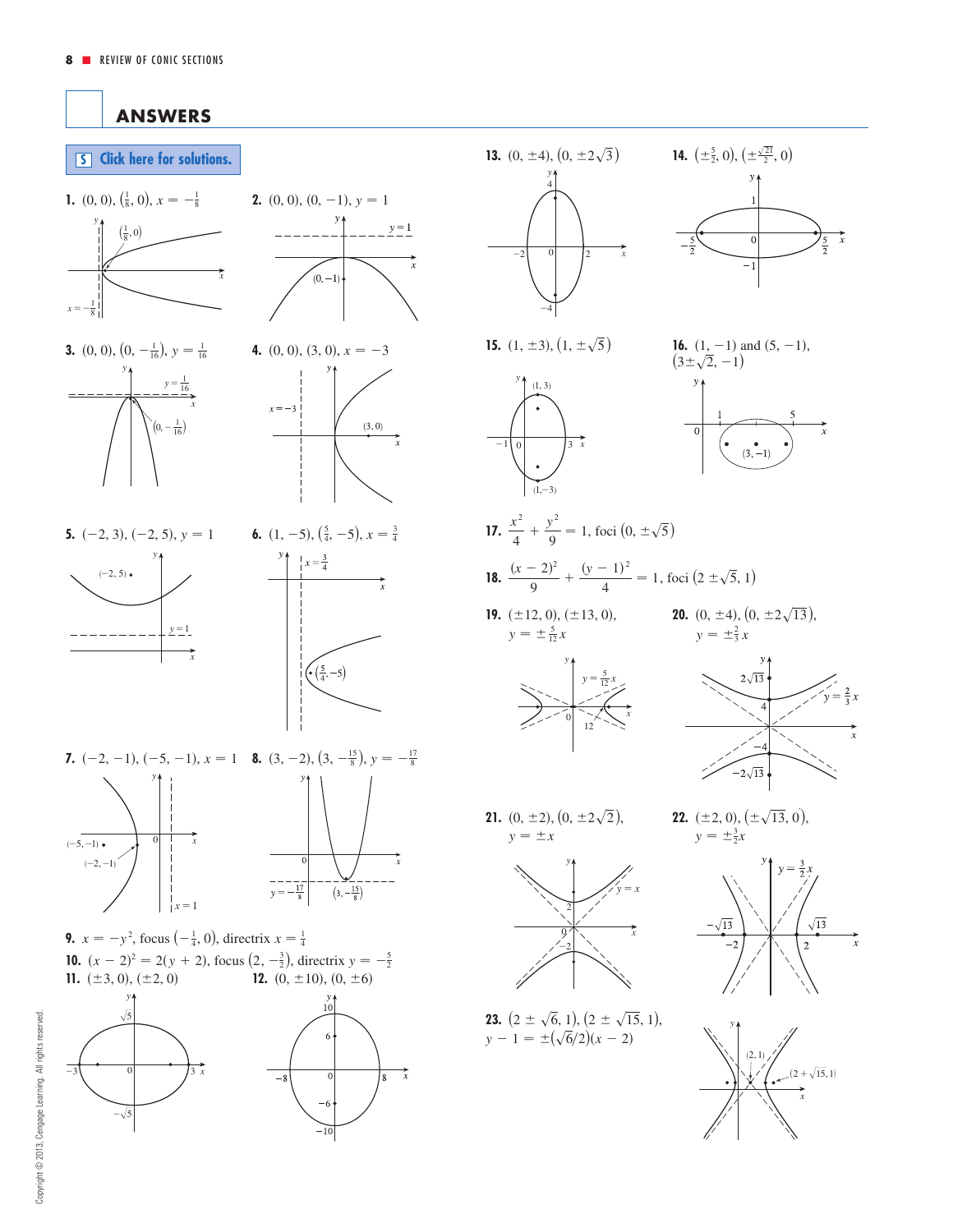**24.**  $(-5, -5)$  and  $(1, -5)$ ,  $(-7, -5)$  and  $(3, -5)$ ,  $y + 5 = \pm \frac{4}{3}(x + 2)$ 



**25.** Parabola,  $(0, -1)$ ,  $(0, -\frac{3}{4})$  **26.** Hyperbola,  $(\pm 1, 0)$ ,  $(\pm \sqrt{2}, 0)$ **27.** Ellipse,  $(\pm \sqrt{2}, 1), (\pm 1, 1)$  **28.** Parabola,  $(0, 4), (\frac{3}{2}, 4)$ **29.** Hyperbola,  $(0, 1)$ ,  $(0, -3)$ ;  $(0, -1 \pm \sqrt{5})$ **30.** Ellipse,  $\left(-\frac{1}{2}, \pm 1\right)$ ,  $\left(-\frac{1}{2}, \pm \sqrt{3}/2\right)$ **31.**  $x^2 = -8y$  **32.**  $y^2 = 24(x - 1)$  **33.**  $y^2 = -12(x + 1)$ **34.**  $(x - 3)^2 = 16(y - 2)$  **35.**  $y^2 = 16x$ **36.**  $2x^2 + 4x - y + 3 = 0$  **37.**  $\frac{x^2}{25}$ **38.**  $\frac{x^2}{144} + \frac{y^2}{169} = 1$  **39.**  $\frac{x^2}{129}$ **40.**  $\frac{(x-4)^2}{25} + \frac{(y+1)^2}{25} = 1$  **41.**  $\frac{(x-2)^2}{25}$ **42.**  $\frac{2x^2}{9 + \sqrt{17}} + \frac{2y^2}{1 + \sqrt{17}}$  $\frac{2}{1 + \sqrt{17}} = 1$  $\frac{(x-4)^2}{25} + \frac{(y+1)^2}{9} = 1$  **41.**  $\frac{(x-2)^2}{9} + \frac{(y-2)^2}{5} = 1$  $\frac{(y+1)^2}{25} + \frac{(y+1)^2}{9} = 1$  $rac{x^2}{144} + \frac{y^2}{169} = 1$  **39.**  $rac{x^2}{12} + \frac{(y-4)^2}{16} = 1$  $rac{x^2}{25} + \frac{y^2}{21}$  $2x^2 + 4x - y + 3 = 0$  **37.**  $\frac{x}{25} + \frac{y}{21} = 1$ 

**43.** 
$$
y^2 - \frac{1}{8}x^2 = 1
$$
 **44.**  $\frac{1}{16}x^2 - \frac{1}{20}y^2 = 1$   
\n**45.**  $\frac{(x-4)^2}{4} - \frac{(y-3)^2}{5} = 1$   
\n**46.**  $\frac{1}{9}(y-3)^2 - \frac{1}{16}(x-2)^2 = 1$  **47.**  $\frac{1}{9}x^2 - \frac{1}{36}y^2 = 1$   
\n**48.**  $\frac{1}{2}(x-4)^2 - \frac{1}{2}(y-2)^2 = 1$   
\n**49.**  $\frac{x^2}{3,763,600} + \frac{y^2}{3,753,196} = 1$   
\n**50.** (a)  $p = \frac{5}{2}, y^2 = 10x$  (b)  $2\sqrt{110}$   
\n**51.** (a)  $\frac{121x^2}{1,500,625} - \frac{121y^2}{3,339,375} = 1$  (b)  $\approx$ 248 mi  
\n**54.**  $3x^2 - 2xy + 3y^2 = 8$   
\n**55.** (a) Ellipse (b) Hyperbola (c) No curve  
\n**56.** (b)  $-x_0$  **57.** 9.69 **58.** 3.64  $\times$  10<sup>10</sup> km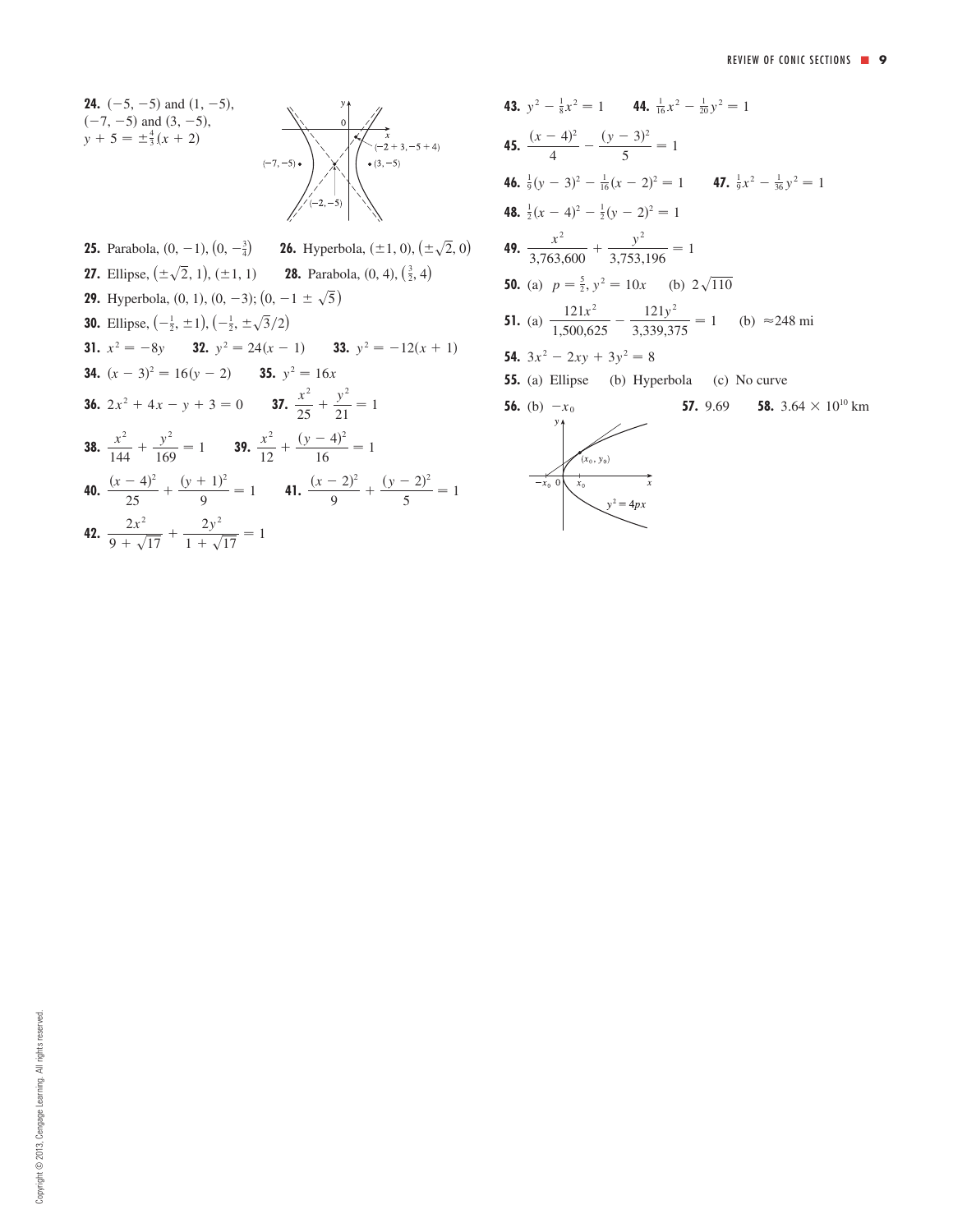## <span id="page-9-0"></span>**SOLUTIONS**

**1.**  $x = 2y^2 \Rightarrow y^2 = \frac{1}{2}x$ .  $4p = \frac{1}{2}$ , so  $p = \frac{1}{8}$ . The vertex is  $(0, 0)$ , the focus is  $(\frac{1}{8}, 0)$ , and the



**2.**  $4y + x^2 = 0 \Rightarrow x^2 = -4y$ .  $4p = -4$ , so  $p = -1$ . The vertex is  $(0, 0)$ , the focus is  $(0, -1)$ , and the directrix is  $y = 1$ .



**3.**  $4x^2 = -y \Rightarrow x^2 = -\frac{1}{4}y$ .  $4p = -\frac{1}{4}$ , so  $p = -\frac{1}{16}$ . The vertex is  $(0, 0)$ , the focus is  $(0, -\frac{1}{16})$ , and the directrix is  $y = \frac{1}{16}$ .



**4.**  $y^2 = 12x$ .  $4p = 12$ , so  $p = 3$ . The vertex is  $(0, 0)$ , the focus is  $(3, 0)$ , and the directrix is  $x = -3$ .



**5.**  $(x+2)^2 = 8(y-3)$ .  $4p = 8$ , so  $p = 2$ . The vertex is  $(-2, 3)$ , the focus is  $(-2, 5)$ , and the directrix is  $y = 1$ .



**6.**  $x - 1 = (y + 5)^2$ .  $4p = 1$ , so  $p = \frac{1}{4}$ . The vertex is  $(1, -5)$ , the focus is  $(\frac{5}{4}, -5)$ , and the directrix is  $x=\frac{3}{4}.$ 

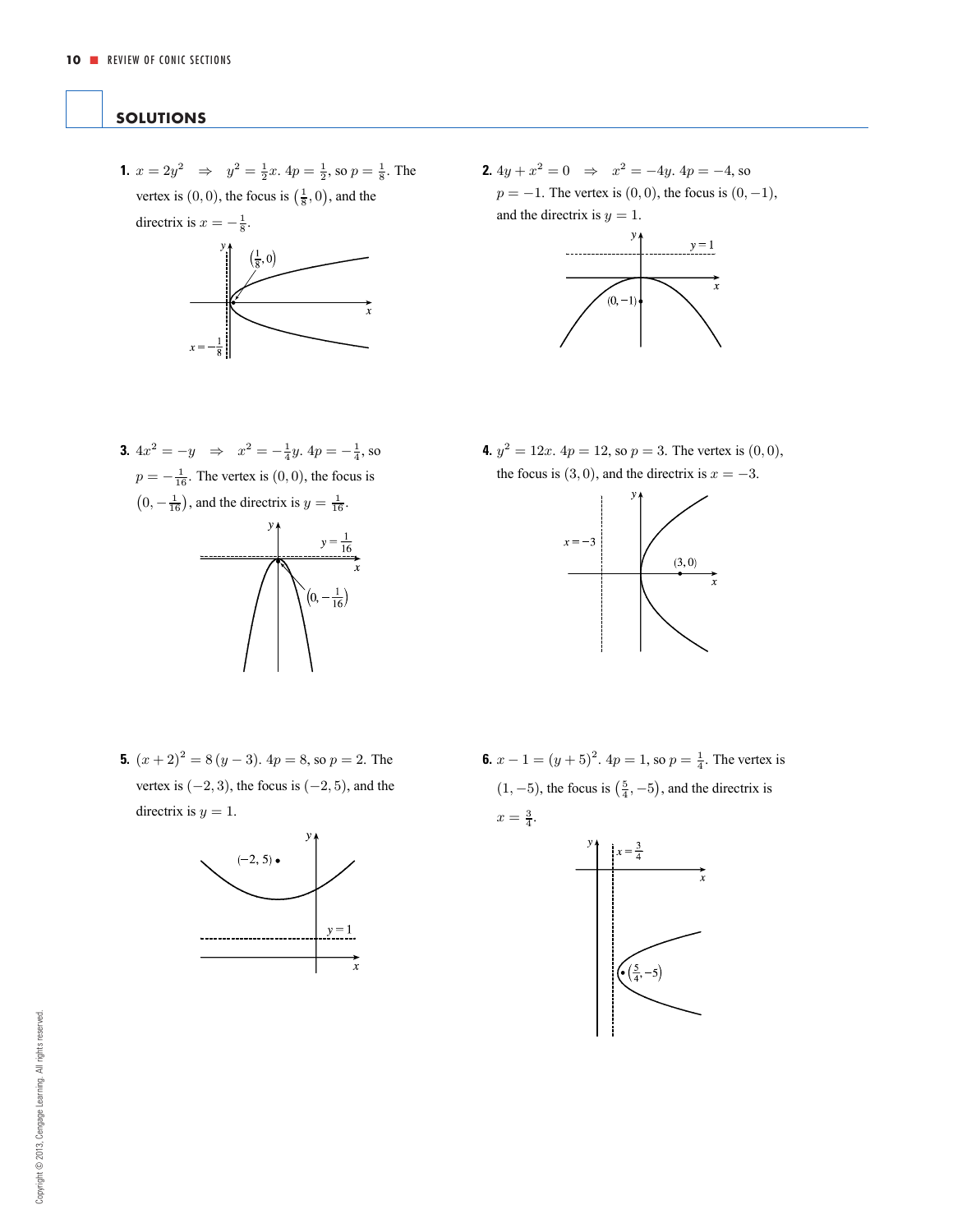**7.**  $y^2 + 2y + 12x + 25 = 0 \Rightarrow$  $y^2 + 2y + 1 = -12x - 24 \Rightarrow$  $(y+1)^2 = -12(x+2)$ .  $4p = -12$ , so  $p = -3$ . The vertex is  $(-2, -1)$ , the focus is  $(-5, -1)$ , and the directrix is  $x = 1$ .





- **9.** The equation has the form  $y^2 = 4px$ , where  $p < 0$ . Since the parabola passes through  $(-1, 1)$ , we have  $1^2 = 4p(-1)$ , so  $4p = -1$  and an equation is  $y^2 = -x$  or  $x = -y^2$ .  $4p = -1$ , so  $p = -\frac{1}{4}$  and the focus is  $\left(-\frac{1}{4}, 0\right)$ while the directrix is  $x = \frac{1}{4}$ .
- **10.** The vertex is  $(2, -2)$ , so the equation is of the form  $(x 2)^2 = 4p(y + 2)$ , where  $p > 0$ . The point  $(0, 0)$  is on the parabola, so  $4 = 4p(2)$  and  $4p = 2$ . Thus, an equation is  $(x - 2)^2 = 2(y + 2)$ .  $4p = 2$ , so  $p = \frac{1}{2}$  and the focus is  $(2, -\frac{3}{2})$  while the directrix is  $y = -\frac{5}{2}$ .
- **11.**  $\frac{x^2}{9} + \frac{y^2}{5} = 1 \Rightarrow a = \sqrt{9} = 3, b = \sqrt{5},$  $c = \sqrt{a^2 - b^2} = \sqrt{9 - 5} = 2$ . The ellipse is centered at  $(0, 0)$ , with vertices at  $(\pm 3, 0)$ . The foci are  $(\pm 2, 0)$ .



**12.**  $\frac{x^2}{64} + \frac{y^2}{100} = 1 \Rightarrow a = \sqrt{100} = 10,$  $b = \sqrt{64} = 8, c = \sqrt{a^2 - b^2} = \sqrt{100 - 64} = 6.$ The ellipse is centered at  $(0, 0)$ , with vertices at  $(0, \pm 10)$ . The foci are  $(0, \pm 6)$ .

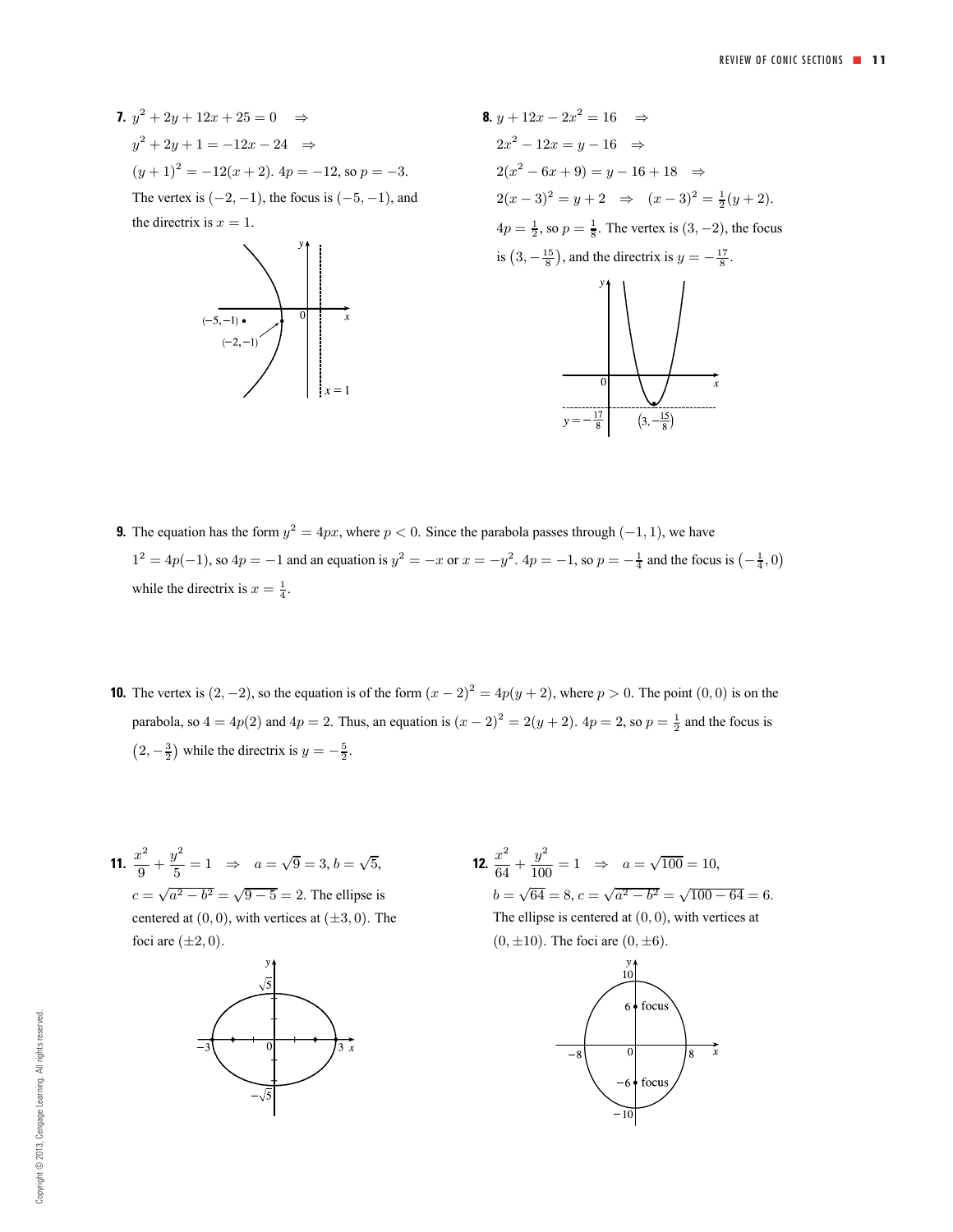**13.**  $4x^2 + y^2 = 16 \Rightarrow \frac{x^2}{4} + \frac{y^2}{16} = 1 \Rightarrow$  $a = \sqrt{16} = 4, b = \sqrt{4} = 2,$  $c = \sqrt{a^2 - b^2} = \sqrt{16 - 4} = 2\sqrt{3}$ . The ellipse is centered at  $(0, 0)$ , with vertices at  $(0, \pm 4)$ . The foci are  $(0, \pm 2\sqrt{3})$ .







**15.**  $9x^2 - 18x + 4y^2 = 27 \Leftrightarrow 9(x^2 - 2x + 1) + 4y^2 = 27 + 9 \Leftrightarrow$  $9(x-1)^2 + 4y^2 = 36 \Leftrightarrow \frac{(x-1)^2}{4} + \frac{y^2}{9} = 1 \Rightarrow a = 3, b = 2,$  $c = \sqrt{5}$   $\Rightarrow$  center (1, 0), vertices (1, ±3), foci (1, ± $\sqrt{5}$ )



**16.** 
$$
x^2 - 6x + 2y^2 + 4y = -7 \Leftrightarrow
$$
  
\n $x^2 - 6x + 9 + 2(y^2 + 2y + 1) = -7 + 9 + 2 \Leftrightarrow$   
\n $(x - 3)^2 + 2(y + 1)^2 = 4 \Leftrightarrow$   
\n $\frac{(x - 3)^2}{4} + \frac{(y + 1)^2}{2} = 1 \Rightarrow a = 2, b = \sqrt{2} = c \Rightarrow$  center  
\n(3, -1), vertices (1, -1) and (5, -1), foci  $(3 \pm \sqrt{2}, -1)$ 



**17.** The center is  $(0, 0)$ ,  $a = 3$ , and  $b = 2$ , so an equation is  $\frac{x^2}{4} + \frac{y^2}{9} = 1$ .  $c = \sqrt{a^2 - b^2} = \sqrt{5}$ , so the foci are  $(0, \pm \sqrt{5}).$ 

- **18.** The ellipse is centered at (2, 1), with  $a = 3$  and  $b = 2$ . An equation is  $\frac{(x-2)^2}{9} + \frac{(y-1)^2}{4} = 1$ .  $c = \sqrt{a^2 - b^2} = \sqrt{5}$ , so the foci are  $(2 \pm \sqrt{5}, 1)$ .
- **19.**  $\frac{x^2}{144} \frac{y^2}{25} = 1 \Rightarrow a = 12, b = 5, c = \sqrt{144 + 25} = 13 \Rightarrow$ center  $(0, 0)$ , vertices  $(\pm 12, 0)$ , foci  $(\pm 13, 0)$ , asymptotes  $y = \pm \frac{5}{12}x$ .

*Note:* It is helpful to draw a 2a-by-2b rectangle whose center is the center of the hyperbola. The asymptotes are the extended diagonals of the rectangle.

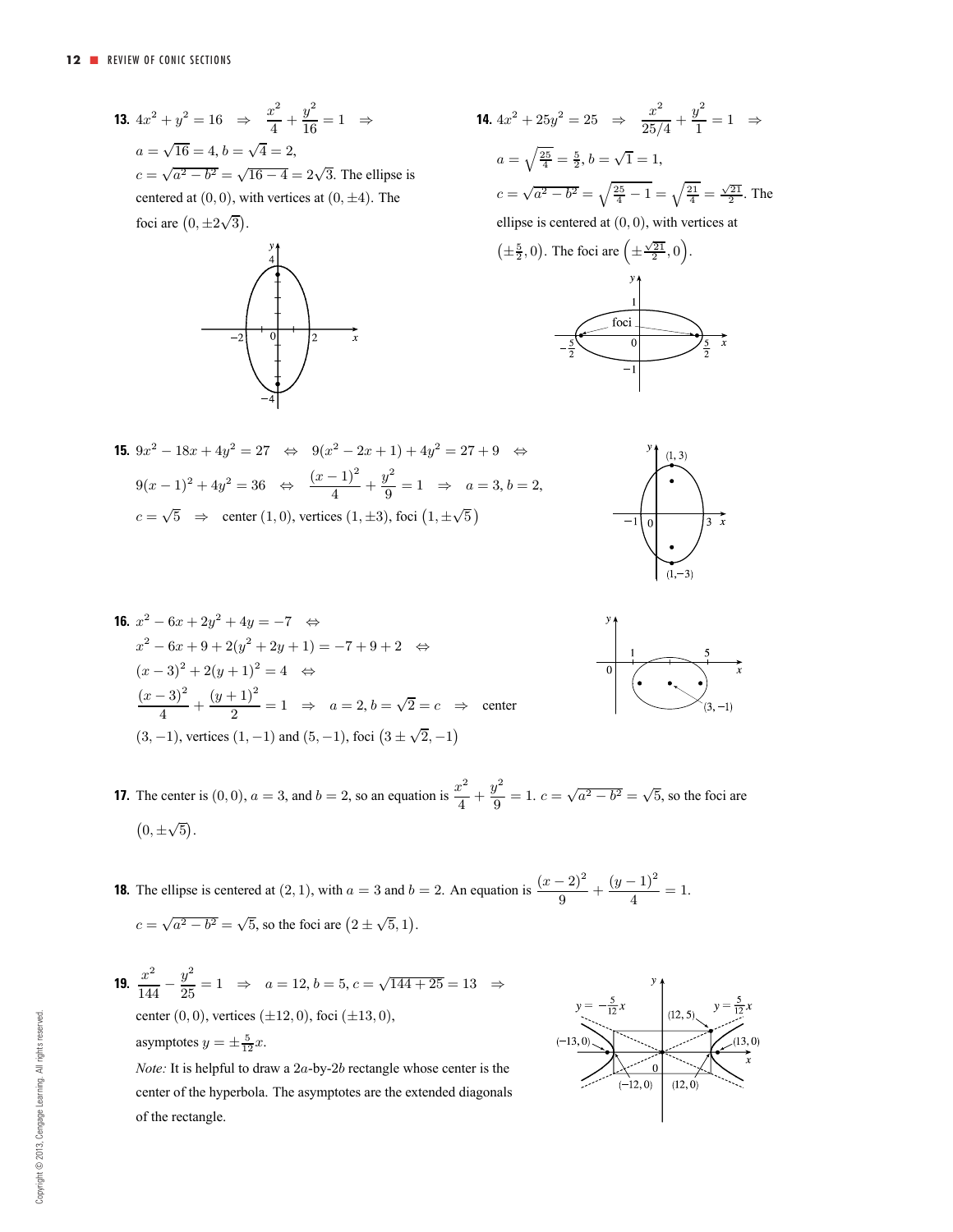**20.**  $\frac{y^2}{16} - \frac{x^2}{36} = 1 \Rightarrow a = 4, b = 6,$  $c = \sqrt{a^2 + b^2} = \sqrt{16 + 36} = \sqrt{52} = 2\sqrt{13}$ . The center is (0,0), the vertices are  $(0, \pm 4)$ , the foci are  $(0, \pm 2\sqrt{13})$ , and the asymptotes are the lines  $y = \pm \frac{a}{b}x = \pm \frac{2}{3}x$ .

**21.** 
$$
y^2 - x^2 = 4 \Leftrightarrow \frac{y^2}{4} - \frac{x^2}{4} = 1 \Rightarrow a = \sqrt{4} = 2 = b,
$$
  
\n $c = \sqrt{4 + 4} = 2\sqrt{2} \Rightarrow$  center (0, 0), vertices (0, ±2),  
\nfoci (0, ±2 $\sqrt{2}$ ), asymptotes  $y = \pm x$ 

**22.** 
$$
9x^2 - 4y^2 = 36 \Leftrightarrow \frac{x^2}{4} - \frac{y^2}{9} = 1 \Rightarrow a = \sqrt{4} = 2,
$$
  
\n $b = \sqrt{9} = 3, c = \sqrt{4 + 9} = \sqrt{13} \Rightarrow \text{center } (0, 0),$   
\nvertices  $(\pm 2, 0)$ , foci  $(\pm \sqrt{13}, 0)$ , asymptotes  $y = \pm \frac{3}{2}x$ 





23. 
$$
2y^2 - 4y - 3x^2 + 12x = -8
$$
  $\Leftrightarrow$   
\n $2(y^2 - 2y + 1) - 3(x^2 - 4x + 4) = -8 + 2 - 12$   $\Leftrightarrow$   
\n $2(y - 1)^2 - 3(x - 2)^2 = -18$   $\Leftrightarrow$   $\frac{(x - 2)^2}{6} - \frac{(y - 1)^2}{9} = 1$   
\n $\Rightarrow a = \sqrt{6}, b = 3, c = \sqrt{15}$   $\Rightarrow$  center (2, 1), vertices  
\n $(2 \pm \sqrt{6}, 1)$ , foci  $(2 \pm \sqrt{15}, 1)$ , asymptotes  $y - 1 = \pm \frac{3}{\sqrt{6}}(x - 2)$   
\nor  $y - 1 = \pm \frac{\sqrt{6}}{2}(x - 2)$ 

**24.** 
$$
16x^2 + 64x - 9y^2 - 90y = 305
$$
  $\Leftrightarrow$   
\n $16(x^2 + 4x + 4) - 9(y^2 + 10y + 25) = 305 + 64 - 225$   $\Leftrightarrow$   
\n $16(x + 2)^2 - 9(y + 5)^2 = 144$   $\Leftrightarrow$   $\frac{(x + 2)^2}{9} - \frac{(y + 5)^2}{16} = 1$   
\n $\Rightarrow a = 3, b = 4, c = 5$   $\Rightarrow$  center (-2, -5), vertices (-5, -5)  
\nand (1, -5), foci (-7, -5) and (3, -5), asymptotes  
\n $y + 5 = \pm \frac{4}{3}(x + 2)$ 





**25.**  $x^2 = y + 1$  ⇔  $x^2 = 1(y + 1)$ . This is an equation of a *parabola* with  $4p = 1$ , so  $p = \frac{1}{4}$ . The vertex is  $(0, -1)$ and the focus is  $(0, -\frac{3}{4})$ .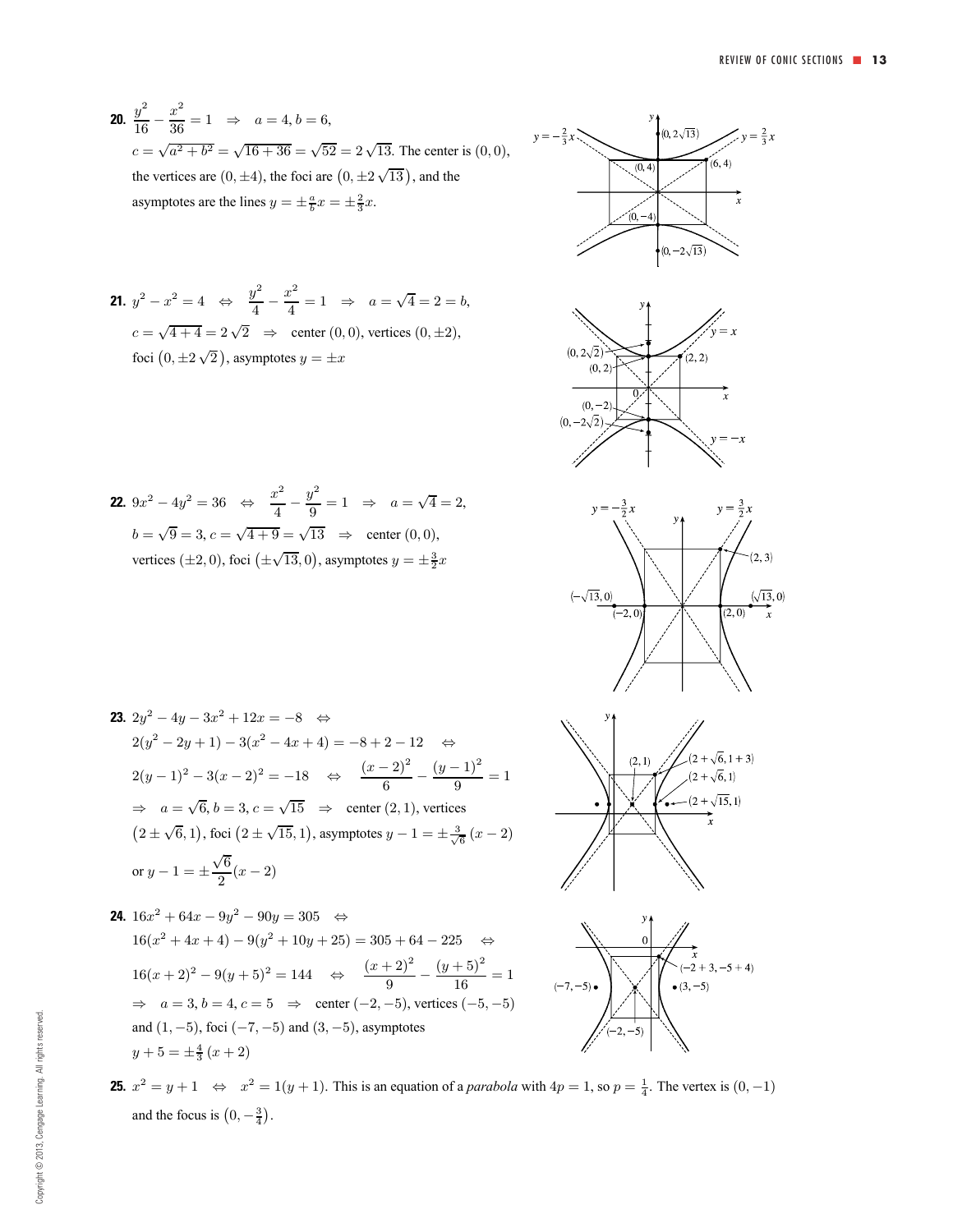- **26.**  $x^2 = y^2 + 1 \Leftrightarrow x^2 y^2 = 1$ . This is an equation of a *hyperbola* with vertices ( $\pm 1, 0$ ). The foci are at  $(\pm\sqrt{1+1},0)=(\pm\sqrt{2},0).$
- **27.**  $x^2 = 4y 2y^2$  ⇔  $x^2 + 2y^2 4y = 0$  ⇔  $x^2 + 2(y^2 2y + 1) = 2$  ⇔  $x^2 + 2(y 1)^2 = 2$  ⇔  $\frac{x^2}{2} + \frac{(y-1)^2}{1} = 1$ . This is an equation of an *ellipse* with vertices at  $(\pm \sqrt{2}, 1)$ . The foci are at  $(\pm\sqrt{2-1},1)=(\pm 1,1).$
- **28.**  $y^2 8y = 6x 16 \Leftrightarrow y^2 8y + 16 = 6x \Leftrightarrow (y 4)^2 = 6x$ . This is an equation of a *parabola* with  $4p = 6$ , so  $p = \frac{3}{2}$ . The vertex is  $(0, 4)$  and the focus is  $(\frac{3}{2}, 4)$ .
- **29.**  $y^2 + 2y = 4x^2 + 3 \Leftrightarrow y^2 + 2y + 1 = 4x^2 + 4 \Leftrightarrow (y+1)^2 4x^2 = 4 \Leftrightarrow \frac{(y+1)^2}{4} x^2 = 1$ . This is an equation of a *hyperbola* with vertices  $(0, -1 \pm 2) = (0, 1)$  and  $(0, -3)$ . The foci are at  $(0, -1 \pm \sqrt{4+1}) = (0, -1 \pm \sqrt{5}).$
- **30.**  $4x^2 + 4x + y^2 = 0 \Leftrightarrow 4(x^2 + x + \frac{1}{4}) + y^2 = 1 \Leftrightarrow 4(x + \frac{1}{2})^2 + y^2 = 1 \Leftrightarrow \frac{(x + \frac{1}{2})^2}{1/4}$  $\frac{1}{1/4} + y^2 = 1$ . This is an equation of an *ellipse* with vertices  $\left(-\frac{1}{2}, 0 \pm 1\right) = \left(-\frac{1}{2}, \pm 1\right)$ . The foci are at

$$
\left(-\frac{1}{2}, 0 \pm \sqrt{1 - \frac{1}{4}}\right) = \left(-\frac{1}{2}, \pm \sqrt{3}/2\right).
$$

- **31.** The parabola with vertex  $(0, 0)$  and focus  $(0, -2)$  opens downward and has  $p = -2$ , so its equation is  $x^2 = 4py = -8y$ .
- **32.** The parabola with vertex  $(1, 0)$  and directrix  $x = -5$  opens to the right and has  $p = 6$ , so its equation is  $y^2 = 4p(x-1) = 24(x-1).$
- **33.** The distance from the focus  $(-4, 0)$  to the directrix  $x = 2$  is  $2 (-4) = 6$ , so the distance from the focus to the vertex is  $\frac{1}{2}(6) = 3$  and the vertex is  $(-1, 0)$ . Since the focus is to the left of the vertex,  $p = -3$ . An equation is  $y^2 = 4p(x+1) \Rightarrow y^2 = -12(x+1).$
- **34.** The distance from the focus (3, 6) to the vertex (3, 2) is  $6 2 = 4$ . Since the focus is above the vertex,  $p = 4$ . An equation is  $(x - 3)^2 = 4p(y - 2) \Rightarrow (x - 3)^2 = 16(y - 2)$ .
- **35.** The parabola must have equation  $y^2 = 4px$ , so  $(-4)^2 = 4p(1) \Rightarrow p = 4 \Rightarrow y^2 = 16x$ .
- **36.** Vertical axis  $\Rightarrow$   $(x h)^2 = 4p(y k)$ . Substituting (−2, 3) and (0, 3) gives  $(-2 h)^2 = 4p(3 k)$  and  $(-h)^2 = 4p(3-k) \Rightarrow (-2-h)^2 = (-h)^2 \Rightarrow 4+4h+h^2 = h^2 \Rightarrow h = -1 \Rightarrow 1 = 4p(3-k).$ Substituting (1, 9) gives  $[1 - (-1)]^2 = 4p(9 - k) \Rightarrow 4 = 4p(9 - k)$ . Solving for p from these equations gives  $p = \frac{1}{4(3-k)} = \frac{1}{9-k}$   $\Rightarrow$   $4(3-k) = 9-k$   $\Rightarrow$   $k=1$   $\Rightarrow$   $p = \frac{1}{8}$   $\Rightarrow$   $(x+1)^2 = \frac{1}{2}(y-1)$   $\Rightarrow$  $2x^2 + 4x - y + 3 = 0.$
- **37.** The ellipse with foci ( $\pm 2, 0$ ) and vertices ( $\pm 5, 0$ ) has center (0, 0) and a horizontal major axis, with  $a = 5$  and

$$
c = 2
$$
, so  $b = \sqrt{a^2 - c^2} = \sqrt{21}$ . An equation is  $\frac{x^2}{25} + \frac{y^2}{21} = 1$ .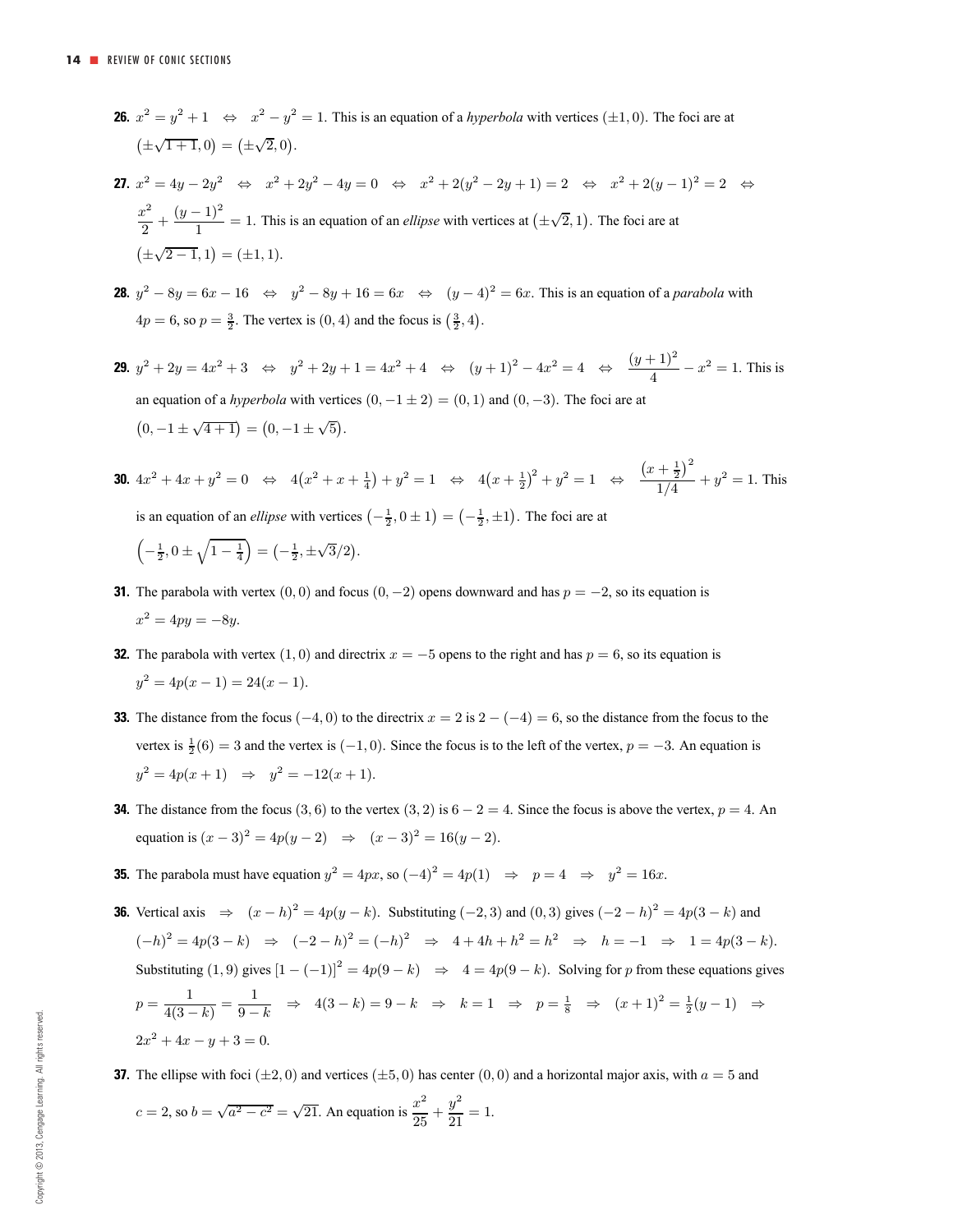**38.** The ellipse with foci  $(0, \pm 5)$  and vertices  $(0, \pm 13)$  has center  $(0, 0)$  and a vertical major axis, with  $c = 5$  and

$$
a = 13
$$
, so  $b = \sqrt{a^2 - c^2} = 12$ . An equation is  $\frac{x^2}{144} + \frac{y^2}{169} = 1$ .

- **39.** Since the vertices are  $(0, 0)$  and  $(0, 8)$ , the ellipse has center  $(0, 4)$  with a vertical axis and  $a = 4$ . The foci at  $(0, 2)$ and (0, 6) are 2 units from the center, so  $c = 2$  and  $b = \sqrt{a^2 - c^2} = \sqrt{4^2 - 2^2} = \sqrt{12}$ . An equation is  $\frac{(x-0)^2}{b^2} + \frac{(y-4)^2}{a^2} = 1 \Rightarrow \frac{x^2}{12} + \frac{(y-4)^2}{16} = 1.$
- **40.** Since the foci are  $(0, -1)$  and  $(8, -1)$ , the ellipse has center  $(4, -1)$  with a horizontal axis and  $c = 4$ . The vertex  $(9, -1)$  is 5 units from the center, so  $a = 5$  and  $b = \sqrt{a^2 - c^2} = \sqrt{5^2 - 4^2} = \sqrt{9}$ . An equation is  $\frac{(x-4)^2}{a^2} + \frac{(y+1)^2}{b^2} = 1 \Rightarrow \frac{(x-4)^2}{25} + \frac{(y+1)^2}{9} = 1.$
- **41.** Center  $(2, 2)$ ,  $c = 2$ ,  $a = 3 \Rightarrow b = \sqrt{5} \Rightarrow \frac{1}{9}(x 2)^2 + \frac{1}{5}(y 2)^2 = 1$
- **42.** Center  $(0, 0)$ ,  $c = 2$ , major axis horizontal  $\Rightarrow \frac{x^2}{a^2} + \frac{y^2}{b^2} = 1$  and  $b^2 = a^2 c^2 = a^2 4$ . Since the ellipse passes through (2, 1), we have  $2a = |PF_1| + |PF_2| = \sqrt{17} + 1 \Rightarrow a^2 = \frac{9 + \sqrt{17}}{2}$  and  $b^2 = \frac{1 + \sqrt{17}}{2}$ , so the ellipse has equation  $\frac{2x^2}{9 + \sqrt{17}} + \frac{2y^2}{1 + \sqrt{17}}$  $\frac{29}{1+\sqrt{17}} = 1.$
- **43.** Center (0, 0), vertical axis,  $c = 3$ ,  $a = 1 \Rightarrow b = \sqrt{8} = 2\sqrt{2} \Rightarrow y^2 \frac{1}{8}x^2 = 1$
- **44.** Center (0, 0), horizontal axis,  $c = 6$ ,  $a = 4 \Rightarrow b = 2\sqrt{5} \Rightarrow \frac{1}{16}x^2 \frac{1}{20}y^2 = 1$
- **45.** Center (4, 3), horizontal axis,  $c = 3$ ,  $a = 2 \Rightarrow b = \sqrt{5} \Rightarrow \frac{1}{4}(x-4)^2 \frac{1}{5}(y-3)^2 = 1$
- **46.** Center (2, 3), vertical axis,  $c = 5$ ,  $a = 3 \Rightarrow b = 4 \Rightarrow \frac{1}{9}(y-3)^2 \frac{1}{16}(x-2)^2 = 1$
- **47.** Center (0, 0), horizontal axis,  $a = 3$ ,  $\frac{b}{a} = 2 \Rightarrow b = 6 \Rightarrow \frac{1}{9}x^2 \frac{1}{36}y^2 = 1$
- **48.** Center (4, 2), horizontal axis, asymptotes  $y 2 = \pm (x 4) \Rightarrow c = 2, b/a = 1 \Rightarrow a = b \Rightarrow$  $c^2 = 4 = a^2 + b^2 = 2a^2 \Rightarrow a^2 = 2 \Rightarrow \frac{1}{2}(x-4)^2 - \frac{1}{2}(y-2)^2 = 1$
- **49.** In Figure 8, we see that the point on the ellipse closest to a focus is the closer vertex (which is a distance  $a c$ from it) while the farthest point is the other vertex (at a distance of  $a + c$ ). So for this lunar orbit,  $(a-c)+(a+c)=2a = (1728 + 110) + (1728 + 314)$ , or  $a = 1940$ ; and  $(a + c) - (a - c) = 2c = 314 - 110$ ,

or 
$$
c = 102
$$
. Thus,  $b^2 = a^2 - c^2 = 3{,}753{,}196$ , and the equation is  $\frac{x^2}{3{,}763{,}600} + \frac{y^2}{3{,}753{,}196} = 1$ .

**50.** (a) Choose V to be the origin, with x-axis through V and F. Then F is  $(p, 0)$ , A is  $(p, 5)$ , so substituting A into the equation  $y^2 = 4px$  gives  $25 = 4p^2$  so  $p = \frac{5}{2}$  and  $y^2 = 10x$ .

(b) 
$$
x = 11 \Rightarrow y = \sqrt{110} \Rightarrow |CD| = 2\sqrt{110}
$$

**51.** (a) Set up the coordinate system so that A is  $(-200, 0)$  and B is  $(200, 0)$ .

$$
|PA| - |PB| = (1200)(980) = 1,176,000 \text{ ft} = \frac{2450}{11} \text{ mi} = 2a \implies a = \frac{1225}{11}, \text{ and } c = 200 \text{ so}
$$
  

$$
b^2 = c^2 - a^2 = \frac{3.339.375}{121} \implies \frac{121x^2}{1,500,625} - \frac{121y^2}{3,339,375} = 1.
$$

(b) Due north of  $B \Rightarrow x = 200 \Rightarrow \frac{(121)(200)^2}{1,500,625} - \frac{121y^2}{3,339,375} = 1 \Rightarrow y = \frac{133,575}{539} \approx 248 \text{ mi}$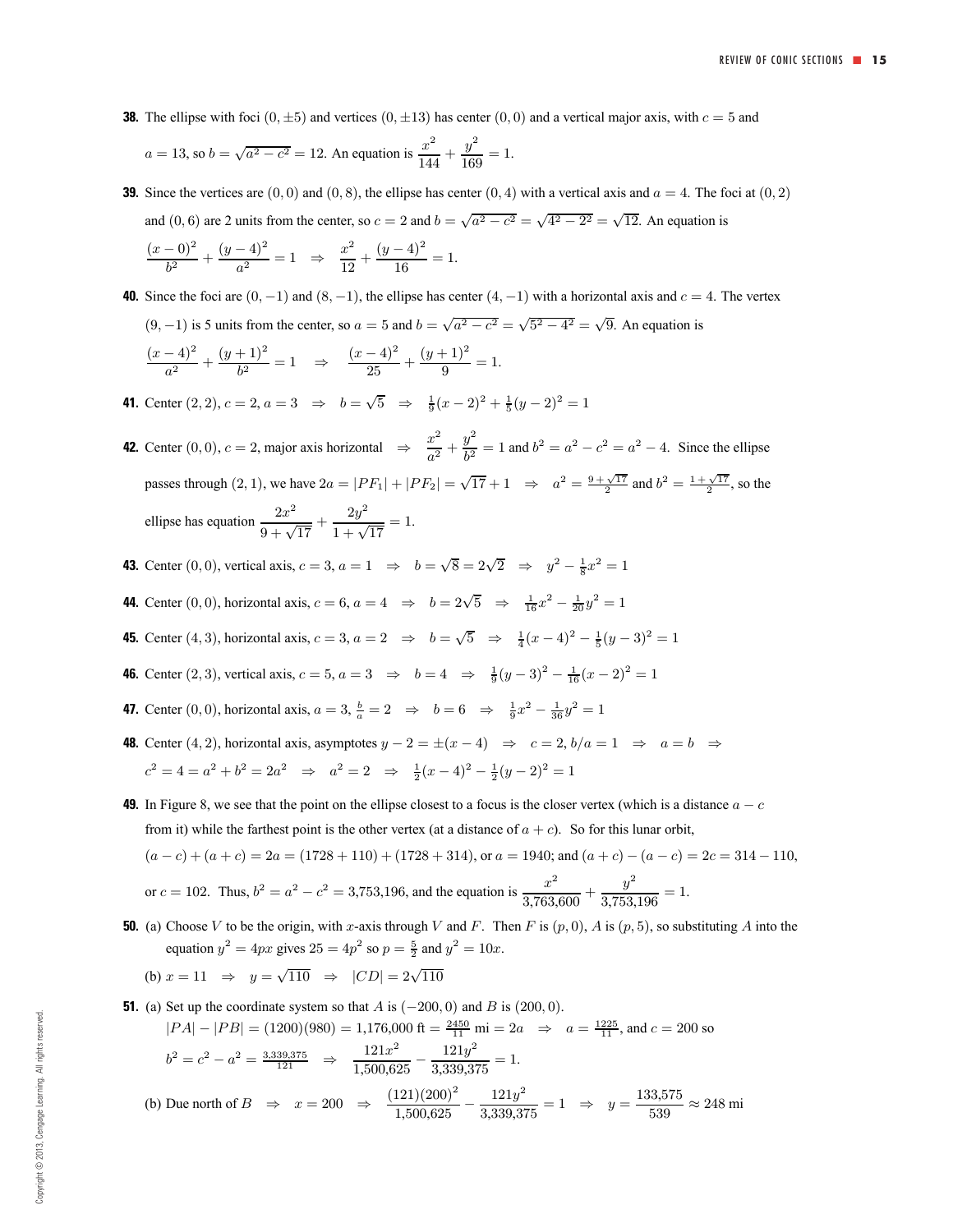$$
52. |PF_1| - |PF_2| = \pm 2a \iff \sqrt{(x+c)^2 + y^2} - \sqrt{(x-c)^2 + y^2} = \pm 2a \iff
$$
  

$$
\sqrt{(x+c)^2 + y^2} = \sqrt{(x-c)^2 + y^2} \pm 2a \iff (x+c)^2 + y^2 = (x-c)^2 + y^2 + 4a^2 \pm 4a\sqrt{(x-c)^2 + y^2}
$$
  

$$
\iff 4cx - 4a^2 = \pm 4a\sqrt{(x-c)^2 + y^2} \iff c^2x^2 - 2a^2cx + a^4 = a^2(x^2 - 2cx + c^2 + y^2) \iff
$$
  

$$
(c^2 - a^2)x^2 - a^2y^2 = a^2(c^2 - a^2) \iff b^2x^2 - a^2y^2 = a^2b^2 \text{ (where } b^2 = c^2 - a^2) \iff \frac{x^2}{a^2} - \frac{y^2}{b^2} = 1
$$

**53.** The function whose graph is the upper branch of this hyperbola is concave upward. The

function is 
$$
y = f(x) = a\sqrt{1 + \frac{x^2}{b^2}} = \frac{a}{b}\sqrt{b^2 + x^2}
$$
, so  $y' = \frac{a}{b}x(b^2 + x^2)^{-1/2}$  and  
\n
$$
y'' = \frac{a}{b} \Big[ (b^2 + x^2)^{-1/2} - x^2(b^2 + x^2)^{-3/2} \Big] = ab(b^2 + x^2)^{-3/2} > 0 \text{ for all } x \text{, and so } f \text{ is concave upward.}
$$

- **54.** We can follow exactly the same sequence of steps as in the derivation of Formula 4, except we use the points  $(1, 1)$  and  $(-1, -1)$  in the distance formula (first equation of that derivation) so  $\sqrt{(x-1)^2 + (y-1)^2} + \sqrt{(x+1)^2 + (y+1)^2} = 4$  will lead (after moving the second term to the right, squaring, and simplifying) to  $2\sqrt{(x+1)^2 + (y+1)^2} = x + y + 4$ , which, after squaring and simplifying again, leads to  $3x^2 - 2xy + 3y^2 = 8.$
- **55.** (a) If  $k > 16$ , then  $k 16 > 0$ , and  $\frac{x^2}{k} + \frac{y^2}{k 16} = 1$  is an *ellipse* since it is the sum of two squares on the left side.
	- (b) If  $0 < k < 16$ , then  $k 16 < 0$ , and  $\frac{x^2}{k} + \frac{y^2}{k 16} = 1$  is a *hyperbola* since it is the difference of two squares on the left side.
	- (c) If  $k < 0$ , then  $k 16 < 0$ , and there is *no curve* since the left side is the sum of two negative terms, which cannot equal 1.
	- (d) In case (a),  $a^2 = k$ ,  $b^2 = k 16$ , and  $c^2 = a^2 b^2 = 16$ , so the foci are at  $(\pm 4, 0)$ . In case (b),  $k 16 < 0$ , so  $a^2 = k$ ,  $b^2 = 16 - k$ , and  $c^2 = a^2 + b^2 = 16$ , and so again the foci are at  $(\pm 4, 0)$ .

**56.** (a)  $y^2 = 4px \Rightarrow 2yy' = 4p \Rightarrow y' = \frac{2p}{y}$ , so the tangent line is  $y - y_0 = \frac{2p}{y_0}(x - x_0) \Rightarrow yy_0 - y_0^2 = 2p(x - x_0) \Leftrightarrow$  $yy_0 - 4px_0 = 2px - 2px_0 \Rightarrow yy_0 = 2p(x + x_0).$ 



(b) The x-intercept is  $-x_0$ .

**57.** Use the parametrization  $x = 2 \cos t$ ,  $y = \sin t$ ,  $0 \le t \le 2\pi$  to get

$$
L = 4\int_0^{\pi/2} \sqrt{(dx/dt)^2 + (dy/dt)^2} dt = 4\int_0^{\pi/2} \sqrt{4\sin^2 t + \cos^2 t} dt = 4\int_0^{\pi/2} \sqrt{3\sin^2 t + 1} dt
$$

Using Simpson's Rule with  $n = 10$ ,  $\Delta t = \frac{\pi/2 - 0}{10} = \frac{\pi}{20}$ , and  $f(t) = \sqrt{3 \sin^2 t + 1}$ , we get

$$
L \approx \frac{4}{3} \left( \frac{\pi}{20} \right) \left[ f(0) + 4f \left( \frac{\pi}{20} \right) + 2f \left( \frac{2\pi}{20} \right) + \dots + 2f \left( \frac{8\pi}{20} \right) + 4f \left( \frac{9\pi}{20} \right) + f \left( \frac{\pi}{2} \right) \right] \approx 9.69
$$